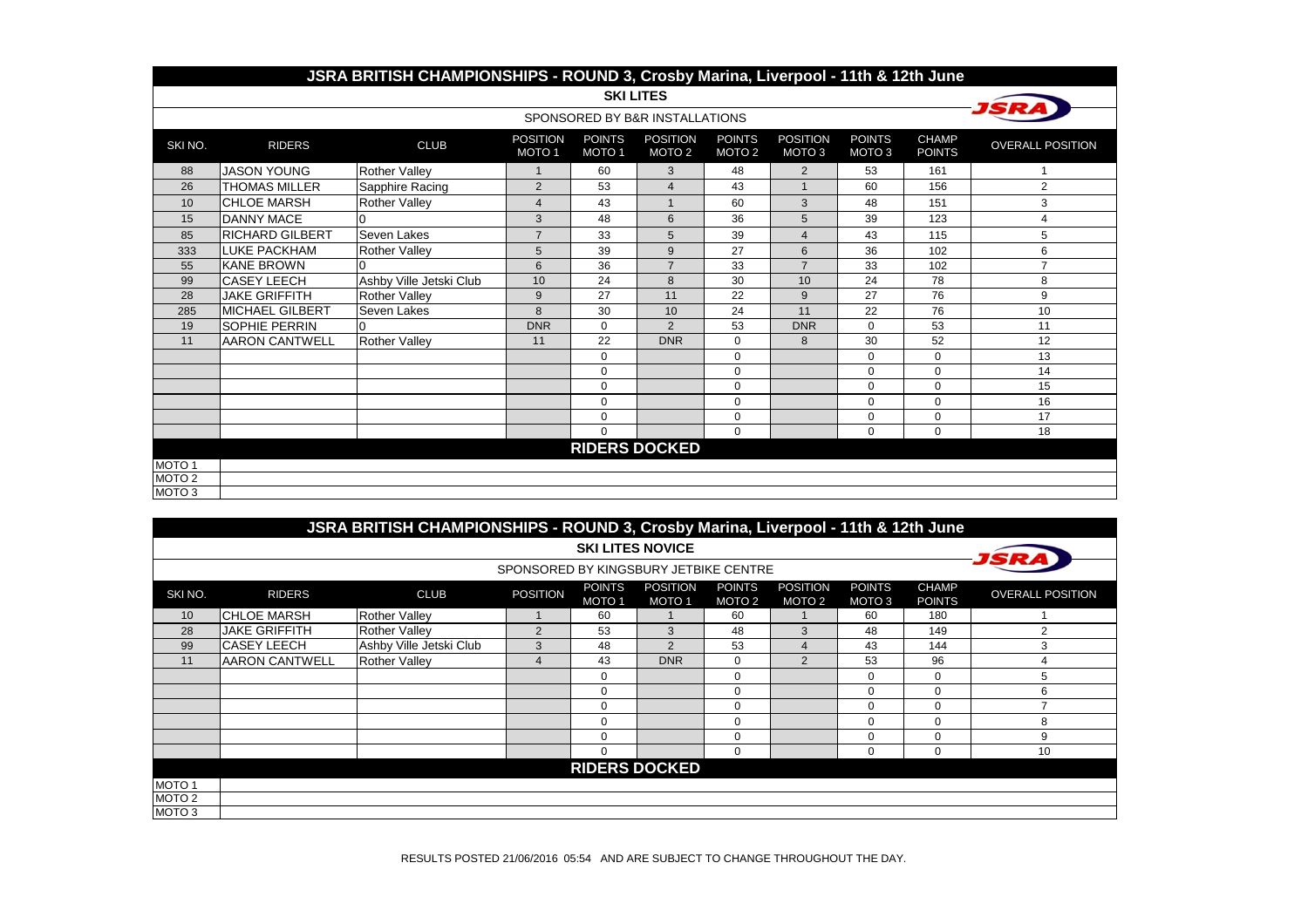|                   |                         | JSRA BRITISH CHAMPIONSHIPS - ROUND 3, Crosby Marina, Liverpool - 11th & 12th June |                                      |                                    |                                      |                                    |                                      |                                    |                               |                         |
|-------------------|-------------------------|-----------------------------------------------------------------------------------|--------------------------------------|------------------------------------|--------------------------------------|------------------------------------|--------------------------------------|------------------------------------|-------------------------------|-------------------------|
|                   |                         |                                                                                   |                                      | <b>RUNABOUT GP</b>                 |                                      |                                    |                                      |                                    |                               |                         |
|                   |                         |                                                                                   |                                      |                                    | SPONSORED BY SB COMPONANTS           |                                    |                                      |                                    |                               |                         |
|                   | <b>RIDERS</b>           | <b>CLUB</b>                                                                       | <b>POSITION</b><br>MOTO <sub>1</sub> | <b>POINTS</b><br>MOTO <sub>1</sub> | <b>POSITION</b><br>MOTO <sub>2</sub> | <b>POINTS</b><br>MOTO <sub>2</sub> | <b>POSITION</b><br>MOTO <sub>3</sub> | <b>POINTS</b><br>MOTO <sub>3</sub> | <b>CHAMP</b><br><b>POINTS</b> | <b>OVERALL POSITION</b> |
| 118               | <b>LEWIS AITKEN</b>     | $\overline{0}$                                                                    | 3                                    | 48                                 | $\mathbf{1}$                         | 60                                 | $\mathbf{1}$                         | 60                                 | 168                           | 1                       |
| 777               | <b>DAVID RAPP</b>       | $\Omega$                                                                          | $\mathbf 1$                          | 60                                 | 3                                    | 48                                 | 3                                    | 48                                 | 156                           | $\overline{c}$          |
| 121               | <b>ADRIAN WILSON</b>    | Sapphire Racing                                                                   | $\overline{4}$                       | 43                                 | 2                                    | 53                                 | $\overline{2}$                       | 53                                 | 149                           | $\mathsf 3$             |
| 43.               | <b>DAVID GODLINGTON</b> | Avos Watersports                                                                  | $\overline{2}$                       | 53                                 | $\overline{4}$                       | 43                                 | <b>DNR</b>                           | $\Omega$                           | 96                            | 4                       |
|                   |                         |                                                                                   |                                      | 0                                  |                                      | $\mathbf 0$                        |                                      | 0                                  | $\mathbf 0$                   | 5                       |
|                   |                         |                                                                                   |                                      | 0                                  |                                      | 0                                  |                                      | $\mathbf 0$                        | $\mathbf 0$                   | 6                       |
|                   |                         |                                                                                   |                                      | $\Omega$                           |                                      | $\mathbf 0$                        |                                      | $\Omega$                           | $\Omega$                      | $\overline{7}$          |
|                   |                         |                                                                                   |                                      | 0                                  |                                      | $\mathbf 0$                        |                                      | $\mathbf 0$                        | $\Omega$                      | 8                       |
|                   |                         |                                                                                   |                                      | 0                                  |                                      | $\mathbf 0$                        |                                      | $\Omega$                           | $\Omega$                      | $\boldsymbol{9}$        |
|                   |                         |                                                                                   |                                      | 0                                  |                                      | $\mathbf 0$                        |                                      | $\mathbf 0$                        | $\mathbf 0$                   | 10                      |
|                   |                         |                                                                                   |                                      | 0                                  |                                      | $\mathbf 0$                        |                                      | $\mathbf 0$                        | $\mathbf 0$                   | 11                      |
|                   |                         |                                                                                   |                                      | $\Omega$                           |                                      | $\mathbf 0$                        |                                      | 0                                  | $\mathbf 0$                   | 12                      |
|                   |                         |                                                                                   |                                      | $\Omega$                           |                                      | $\mathbf 0$                        |                                      | $\mathbf 0$                        | $\Omega$                      | 13                      |
|                   |                         |                                                                                   |                                      | $\Omega$                           |                                      | $\Omega$                           |                                      | $\Omega$                           | $\Omega$                      | 14                      |
|                   |                         |                                                                                   |                                      | $\Omega$                           |                                      | $\mathbf 0$                        |                                      | $\mathbf 0$                        | $\Omega$                      | 15                      |
|                   |                         |                                                                                   |                                      | 0                                  |                                      | $\pmb{0}$                          |                                      | $\pmb{0}$                          | 0                             | 16                      |
|                   |                         |                                                                                   |                                      | 0                                  |                                      | $\mathbf 0$                        |                                      | 0                                  | $\mathbf 0$                   | 17                      |
|                   |                         |                                                                                   |                                      | $\Omega$                           |                                      | $\mathbf 0$                        |                                      | $\mathbf 0$                        | $\mathbf 0$                   | 18                      |
|                   |                         |                                                                                   |                                      | <b>RIDERS DOCKED</b>               |                                      |                                    |                                      |                                    |                               |                         |
| MOTO <sub>1</sub> |                         |                                                                                   |                                      |                                    |                                      |                                    |                                      |                                    |                               |                         |
| MOTO <sub>2</sub> |                         |                                                                                   |                                      |                                    |                                      |                                    |                                      |                                    |                               |                         |
| MOTO <sub>3</sub> |                         |                                                                                   |                                      |                                    |                                      |                                    |                                      |                                    |                               |                         |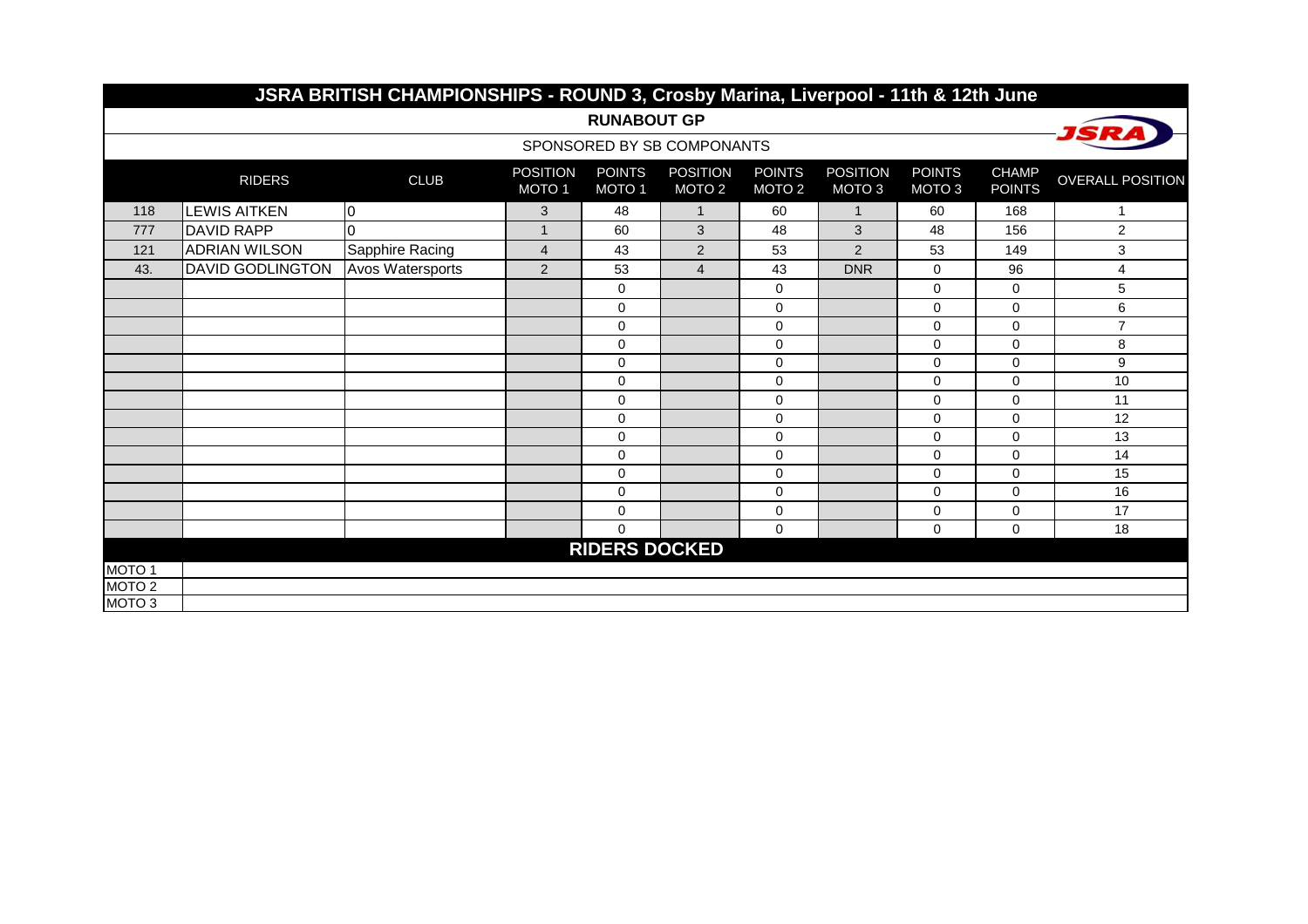|                   |                        | JSRA BRITISH CHAMPIONSHIPS - ROUND 3, Crosby Marina, Liverpool - 11th & 12th June |                                      |                         |                                            |                                    |                                      |                                    |                               |                         |
|-------------------|------------------------|-----------------------------------------------------------------------------------|--------------------------------------|-------------------------|--------------------------------------------|------------------------------------|--------------------------------------|------------------------------------|-------------------------------|-------------------------|
|                   |                        |                                                                                   |                                      | <b>RUNABOUT VETERAN</b> |                                            |                                    |                                      |                                    |                               |                         |
|                   |                        |                                                                                   |                                      |                         | SPONSORED BY SEARLES LEISURE OF HUNSTANTON |                                    |                                      |                                    |                               |                         |
| SKI NO.           | <b>RIDERS</b>          | <b>CLUB</b>                                                                       | <b>POSITION</b><br>MOTO <sub>1</sub> | <b>POINTS</b><br>MOTO 1 | <b>POSITION</b><br>MOTO <sub>2</sub>       | <b>POINTS</b><br>MOTO <sub>2</sub> | <b>POSITION</b><br>MOTO <sub>3</sub> | <b>POINTS</b><br>MOTO <sub>3</sub> | <b>CHAMP</b><br><b>POINTS</b> | <b>OVERALL POSITION</b> |
| 121               | <b>ADRIAN WILSON</b>   | Sapphire Racing                                                                   | $\mathbf{1}$                         | 60                      | $\mathbf{1}$                               | 60                                 | $\mathbf{1}$                         | 60                                 | 180                           | 1                       |
| 555               | <b>ROB MORRIS</b>      | Kingsbury Water Park                                                              | 3                                    | 48                      | $\overline{4}$                             | 43                                 | $\overline{2}$                       | 53                                 | 144                           | 2                       |
| 50                | <b>DAVE JACKSON</b>    | 0                                                                                 | $\overline{4}$                       | 43                      | 2                                          | 53                                 | $\overline{4}$                       | 43                                 | 139                           | $\sqrt{3}$              |
| 37                | <b>HUGH MORETON</b>    | Kingsbury Water Park                                                              | $5\phantom{.0}$                      | 39                      | 3                                          | 48                                 | 3                                    | 48                                 | 135                           | $\overline{4}$          |
| 42                | <b>CRAIG MCPHERSON</b> | Avos Watersports                                                                  | 2                                    | 53                      | <b>DNR</b>                                 | $\mathbf 0$                        | <b>DNR</b>                           | $\mathbf 0$                        | 53                            | 5                       |
|                   |                        |                                                                                   |                                      | 0                       |                                            | 0                                  |                                      | $\mathbf 0$                        | $\mathbf 0$                   | 6                       |
|                   |                        |                                                                                   |                                      | $\Omega$                |                                            | $\Omega$                           |                                      | $\Omega$                           | $\Omega$                      | $\overline{7}$          |
|                   |                        |                                                                                   |                                      | $\Omega$                |                                            | $\Omega$                           |                                      | $\Omega$                           | $\Omega$                      | 8                       |
|                   |                        |                                                                                   |                                      | 0                       |                                            | $\pmb{0}$                          |                                      | $\mathbf 0$                        | $\mathbf 0$                   | 9                       |
|                   |                        |                                                                                   |                                      | $\mathbf{0}$            |                                            | $\mathbf 0$                        |                                      | $\mathbf 0$                        | $\mathbf 0$                   | 10                      |
|                   |                        |                                                                                   |                                      | 0                       |                                            | $\mathbf 0$                        |                                      | $\Omega$                           | $\Omega$                      | 11                      |
|                   |                        |                                                                                   |                                      | $\Omega$                |                                            | $\Omega$                           |                                      | $\Omega$                           | $\Omega$                      | 12                      |
|                   |                        |                                                                                   |                                      | $\Omega$                |                                            | $\mathbf 0$                        |                                      | $\mathbf 0$                        | $\Omega$                      | 13                      |
|                   |                        |                                                                                   |                                      | $\Omega$                |                                            | $\Omega$                           |                                      | $\Omega$                           | $\Omega$                      | 14                      |
|                   |                        |                                                                                   |                                      | $\Omega$                |                                            | $\mathbf 0$                        |                                      | $\mathbf 0$                        | $\Omega$                      | 15                      |
|                   |                        |                                                                                   |                                      | 0                       |                                            | $\mathbf 0$                        |                                      | $\mathbf 0$                        | $\mathbf 0$                   | 16                      |
|                   |                        |                                                                                   |                                      | 0                       |                                            | $\mathbf 0$                        |                                      | 0                                  | $\mathbf 0$                   | 17                      |
|                   |                        |                                                                                   |                                      | 0                       |                                            | $\Omega$                           |                                      | $\mathbf 0$                        | $\mathbf 0$                   | 18                      |
|                   |                        |                                                                                   |                                      | <b>RIDERS DOCKED</b>    |                                            |                                    |                                      |                                    |                               |                         |
| MOTO <sub>1</sub> |                        |                                                                                   |                                      |                         |                                            |                                    |                                      |                                    |                               |                         |
| MOTO <sub>2</sub> |                        |                                                                                   |                                      |                         |                                            |                                    |                                      |                                    |                               |                         |
| MOTO <sub>3</sub> |                        |                                                                                   |                                      |                         |                                            |                                    |                                      |                                    |                               |                         |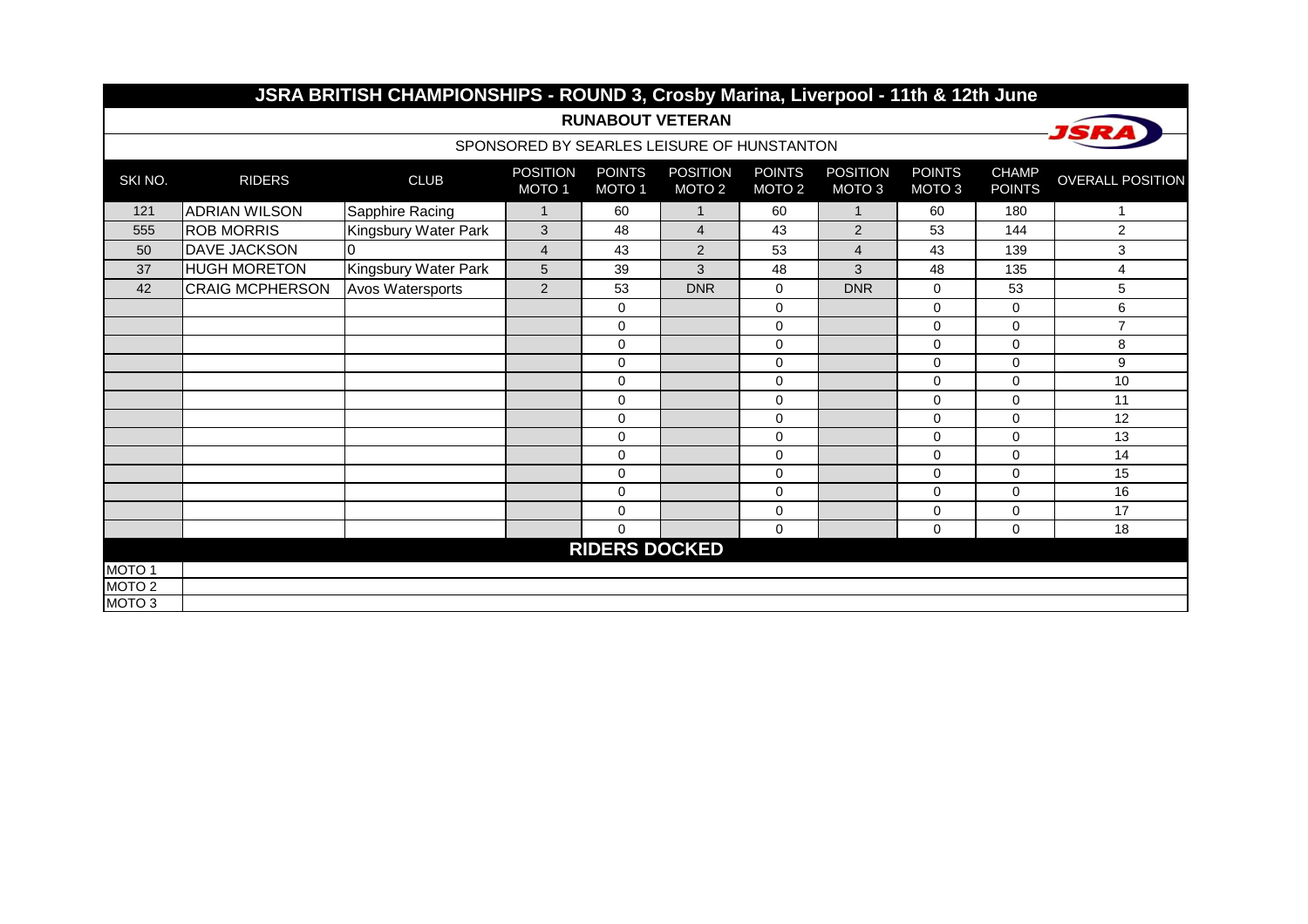|                   | JSRA BRITISH CHAMPIONSHIPS - ROUND 3, Crosby Marina, Liverpool - 11th & 12th June |                         |                                      |                                    |                                      |                                    |                                      |                         |                               |                         |  |  |  |
|-------------------|-----------------------------------------------------------------------------------|-------------------------|--------------------------------------|------------------------------------|--------------------------------------|------------------------------------|--------------------------------------|-------------------------|-------------------------------|-------------------------|--|--|--|
|                   |                                                                                   |                         |                                      | <b>LADIES SKI LITE</b>             |                                      |                                    |                                      |                         |                               |                         |  |  |  |
|                   |                                                                                   |                         |                                      |                                    | SPONSORED BY 59 RACING               |                                    |                                      |                         |                               | <i><b>ISRA</b></i>      |  |  |  |
| SKI NO.           | <b>RIDERS</b>                                                                     | <b>CLUB</b>             | <b>POSITION</b><br>MOTO <sub>1</sub> | <b>POINTS</b><br>MOTO <sub>1</sub> | <b>POSITION</b><br>MOTO <sub>2</sub> | <b>POINTS</b><br>MOTO <sub>2</sub> | <b>POSITION</b><br>MOTO <sub>3</sub> | <b>POINTS</b><br>MOTO 3 | <b>CHAMP</b><br><b>POINTS</b> | <b>OVERALL POSITION</b> |  |  |  |
| 10                | <b>CHLOE MARSH</b>                                                                | <b>Rother Valley</b>    | $\overline{2}$                       | 53                                 | $\mathbf{1}$                         | 60                                 | $\mathbf{1}$                         | 60                      | 173                           | 1                       |  |  |  |
| 212               | <b>REANNA WILSON</b>                                                              | Sapphire Racing         | 5                                    | 39                                 | $\overline{2}$                       | 53                                 | 2                                    | 53                      | 145                           | 2                       |  |  |  |
| 19                | <b>SOPHIE PERRIN</b>                                                              |                         | 3                                    | 48                                 | 3                                    | 48                                 | 3                                    | 48                      | 144                           | 3                       |  |  |  |
| 8                 | LUCY GADSBY                                                                       | Avos Watersports        | $\mathbf{1}$                         | 60                                 | $\overline{5}$                       | 39                                 | $\overline{4}$                       | 43                      | 142                           | 4                       |  |  |  |
| 99                | <b>CASEY LEECH</b>                                                                | Ashby Ville Jetski Club | $\overline{4}$                       | 43                                 | $\overline{4}$                       | 43                                 | 5                                    | 39                      | 125                           | 5                       |  |  |  |
|                   |                                                                                   |                         |                                      | $\pmb{0}$                          |                                      | $\mathbf 0$                        |                                      | $\mathbf{0}$            | 0                             | 6                       |  |  |  |
|                   |                                                                                   |                         |                                      | $\mathbf 0$                        |                                      | 0                                  |                                      | $\mathbf 0$             | $\Omega$                      | $\overline{7}$          |  |  |  |
|                   |                                                                                   |                         |                                      | $\mathbf 0$                        |                                      | 0                                  |                                      | $\mathbf 0$             | $\Omega$                      | 8                       |  |  |  |
|                   |                                                                                   |                         |                                      | $\mathbf 0$                        |                                      | $\mathbf 0$                        |                                      | 0                       | $\Omega$                      | 9                       |  |  |  |
|                   |                                                                                   |                         |                                      | $\pmb{0}$                          |                                      | $\mathbf 0$                        |                                      | $\mathbf 0$             | $\Omega$                      | 10                      |  |  |  |
|                   |                                                                                   |                         |                                      | $\mathbf 0$                        |                                      | $\mathbf 0$                        |                                      | $\mathbf 0$             | $\Omega$                      | 11                      |  |  |  |
|                   |                                                                                   |                         |                                      | $\mathbf 0$                        |                                      | $\mathbf{0}$                       |                                      | $\Omega$                | $\Omega$                      | 12                      |  |  |  |
|                   |                                                                                   |                         |                                      | $\pmb{0}$                          |                                      | $\mathbf 0$                        |                                      | $\mathbf 0$             | $\Omega$                      | 13                      |  |  |  |
|                   |                                                                                   |                         |                                      | $\mathbf 0$                        |                                      | 0                                  |                                      | $\Omega$                | $\Omega$                      | 14                      |  |  |  |
|                   |                                                                                   |                         |                                      | $\mathbf 0$                        |                                      | $\mathbf 0$                        |                                      | $\mathbf 0$             | $\Omega$                      | 15                      |  |  |  |
|                   |                                                                                   |                         |                                      | $\mathbf 0$                        |                                      | $\mathbf 0$                        |                                      | $\mathbf{0}$            | $\Omega$                      | 16                      |  |  |  |
|                   |                                                                                   |                         |                                      | $\pmb{0}$                          |                                      | $\mathbf 0$                        |                                      | $\mathbf 0$             | 0                             | 17                      |  |  |  |
|                   |                                                                                   |                         |                                      | $\mathbf 0$                        |                                      | $\mathbf 0$                        |                                      | $\mathbf 0$             | 0                             | 18                      |  |  |  |
|                   |                                                                                   |                         |                                      | <b>RIDERS DOCKED</b>               |                                      |                                    |                                      |                         |                               |                         |  |  |  |
| MOTO <sub>1</sub> |                                                                                   |                         |                                      |                                    |                                      |                                    |                                      |                         |                               |                         |  |  |  |
| MOTO <sub>2</sub> |                                                                                   |                         |                                      |                                    |                                      |                                    |                                      |                         |                               |                         |  |  |  |
| MOTO <sub>3</sub> |                                                                                   |                         |                                      |                                    |                                      |                                    |                                      |                         |                               |                         |  |  |  |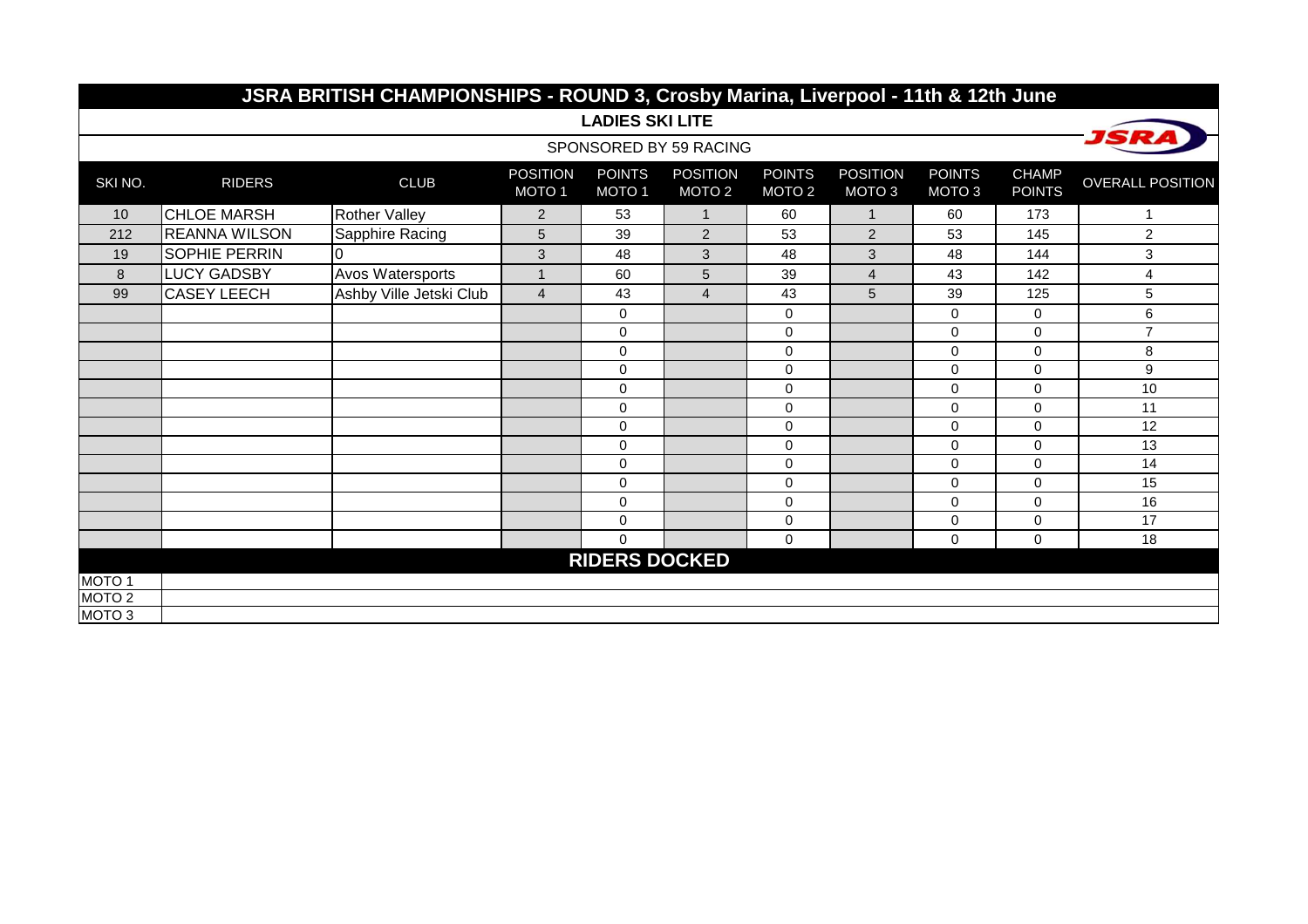|                   | JSRA BRITISH CHAMPIONSHIPS - ROUND 3, Crosby Marina, Liverpool - 11th & 12th June |                                          |                                      |                                    |                                      |                                    |                                      |                                    |                               |                         |  |  |  |
|-------------------|-----------------------------------------------------------------------------------|------------------------------------------|--------------------------------------|------------------------------------|--------------------------------------|------------------------------------|--------------------------------------|------------------------------------|-------------------------------|-------------------------|--|--|--|
|                   |                                                                                   |                                          |                                      | <b>JUNIOR SKI LITE</b>             |                                      |                                    |                                      |                                    |                               |                         |  |  |  |
|                   |                                                                                   |                                          |                                      |                                    | SPONSORED BY COGS & CURLS            |                                    |                                      |                                    |                               | JSRA                    |  |  |  |
| SKI NO.           | <b>RIDERS</b>                                                                     | <b>CLUB</b>                              | <b>POSITION</b><br>MOTO <sub>1</sub> | <b>POINTS</b><br>MOTO <sub>1</sub> | <b>POSITION</b><br>MOTO <sub>2</sub> | <b>POINTS</b><br>MOTO <sub>2</sub> | <b>POSITION</b><br>MOTO <sub>3</sub> | <b>POINTS</b><br>MOTO <sub>3</sub> | <b>CHAMP</b><br><b>POINTS</b> | <b>OVERALL POSITION</b> |  |  |  |
| 53.               | <b>HARRY ROBINSON</b>                                                             | Sapphire Racing                          | $\overline{2}$                       | 53                                 | 1                                    | 60                                 | $\mathbf{1}$                         | 60                                 | 173                           | 1                       |  |  |  |
| 8                 | <b>LUCY GADSBY</b>                                                                | Avos Watersports                         | 1                                    | 60                                 | $\overline{2}$                       | 53                                 | $\overline{2}$                       | 53                                 | 166                           | $\overline{2}$          |  |  |  |
| 212               | <b>REANNA WILSON</b>                                                              | Sapphire Racing                          | 3                                    | 48                                 | 3                                    | 48                                 | 3                                    | 48                                 | 144                           | 3                       |  |  |  |
| 41                | <b>MOLLIE FEARN</b>                                                               | <b>Tattershall Lakes</b>                 | $\overline{4}$                       | 43                                 | $\overline{4}$                       | 43                                 | $\overline{4}$                       | 43                                 | 129                           | $\overline{4}$          |  |  |  |
| 222               | <b>ANDERS BOSNAN</b>                                                              | Sheffield & District JetSk               | $\,6\,$                              | 36                                 | 5                                    | 39                                 | 5                                    | 39                                 | 114                           | 5                       |  |  |  |
| 35                | <b>JACK WELLS</b>                                                                 | Sapphire Racing                          | 5                                    | 39                                 | 6                                    | 36                                 | 6                                    | 36                                 | 111                           | 6                       |  |  |  |
| 146               | <b>AARON HICKEY</b>                                                               | Avos Watersports                         | $\overline{7}$                       | 33                                 | $\overline{7}$                       | 33                                 | $\overline{7}$                       | 33                                 | 99                            | $\overline{7}$          |  |  |  |
|                   |                                                                                   |                                          |                                      | $\Omega$                           |                                      | 0                                  |                                      | 0                                  | $\Omega$                      | 8                       |  |  |  |
|                   |                                                                                   |                                          |                                      | $\Omega$                           |                                      | $\mathbf 0$                        |                                      | 0                                  | $\Omega$                      | 9                       |  |  |  |
|                   |                                                                                   |                                          |                                      | $\Omega$                           |                                      | 0                                  |                                      | 0                                  | $\Omega$                      | 10                      |  |  |  |
|                   |                                                                                   |                                          |                                      | $\Omega$                           |                                      | $\mathbf 0$                        |                                      | 0                                  | $\Omega$                      | 11                      |  |  |  |
|                   |                                                                                   |                                          |                                      | 0                                  |                                      | $\mathbf 0$                        |                                      | 0                                  | $\Omega$                      | 12                      |  |  |  |
|                   |                                                                                   |                                          |                                      | $\mathbf 0$                        |                                      | 0                                  |                                      | 0                                  | $\mathbf 0$                   | 13                      |  |  |  |
|                   |                                                                                   |                                          |                                      | $\Omega$                           |                                      | $\mathbf 0$                        |                                      | 0                                  | $\Omega$                      | 14                      |  |  |  |
|                   |                                                                                   |                                          |                                      | $\mathbf 0$                        |                                      | $\pmb{0}$                          |                                      | 0                                  | $\mathbf 0$                   | 15                      |  |  |  |
|                   |                                                                                   |                                          |                                      | $\Omega$                           |                                      | 0                                  |                                      | 0                                  | $\Omega$                      | 16                      |  |  |  |
|                   |                                                                                   |                                          |                                      | 0                                  |                                      | 0                                  |                                      | 0                                  | $\mathbf 0$                   | 17                      |  |  |  |
|                   |                                                                                   |                                          |                                      | $\Omega$                           |                                      | $\Omega$                           |                                      | 0                                  | $\Omega$                      | 18                      |  |  |  |
|                   |                                                                                   |                                          |                                      | <b>RIDERS DOCKED</b>               |                                      |                                    |                                      |                                    |                               |                         |  |  |  |
| MOTO <sub>1</sub> |                                                                                   |                                          |                                      |                                    |                                      |                                    |                                      |                                    |                               |                         |  |  |  |
| MOTO <sub>2</sub> |                                                                                   |                                          |                                      |                                    |                                      |                                    |                                      |                                    |                               |                         |  |  |  |
| MOTO <sub>3</sub> |                                                                                   | 222 DOCKED 1 LAP WRONGSIDE OF MASTERCARD |                                      |                                    |                                      |                                    |                                      |                                    |                               |                         |  |  |  |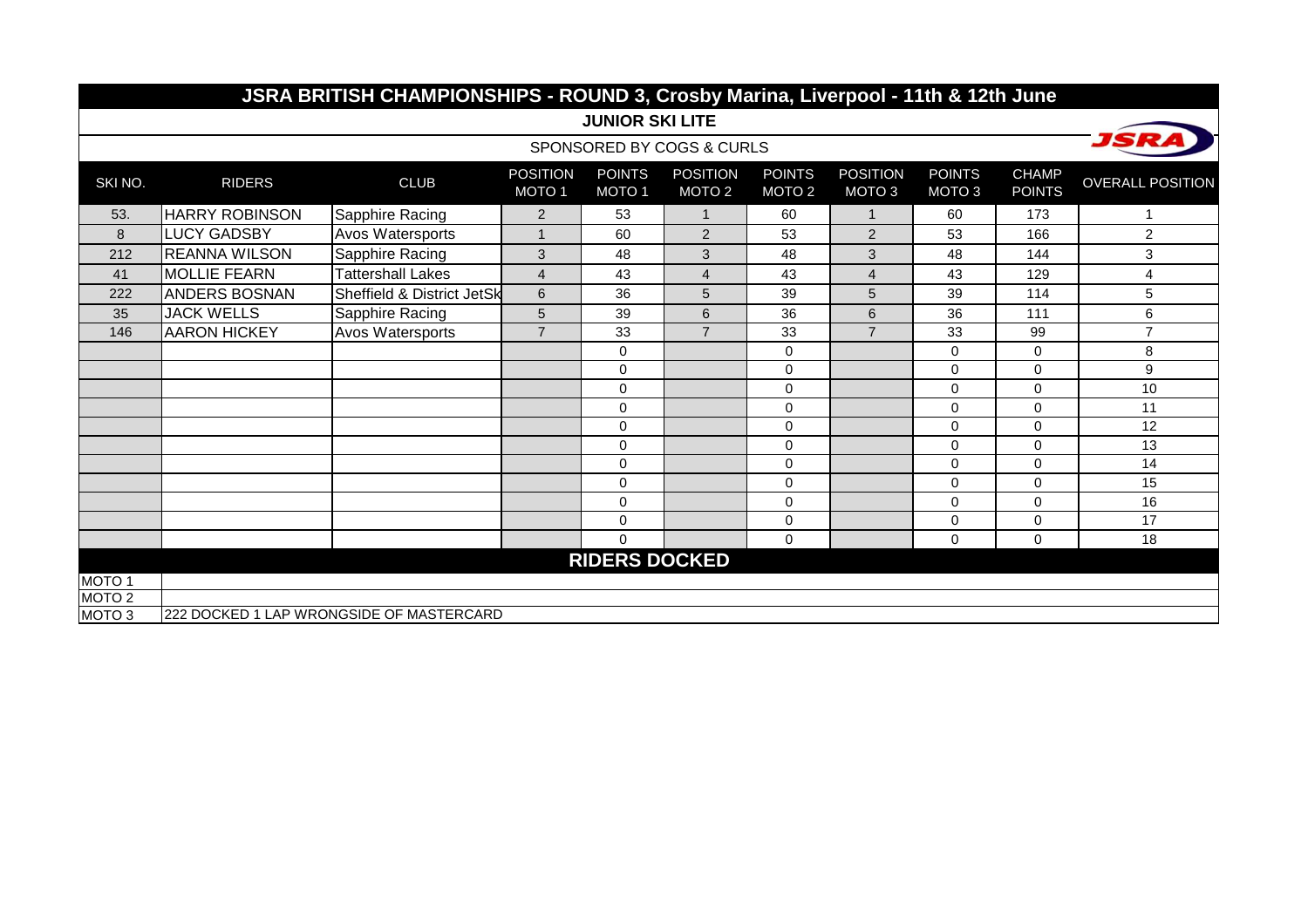|                   |                        | JSRA BRITISH CHAMPIONSHIPS - ROUND 3, Crosby Marina, Liverpool - 11th & 12th June |                                      |                                    |                                      |                                    |                                      |                                    |                               |                         |
|-------------------|------------------------|-----------------------------------------------------------------------------------|--------------------------------------|------------------------------------|--------------------------------------|------------------------------------|--------------------------------------|------------------------------------|-------------------------------|-------------------------|
|                   |                        |                                                                                   |                                      |                                    | <b>RUNABOUT 4 STROKE STOCK</b>       |                                    |                                      |                                    |                               |                         |
|                   |                        |                                                                                   |                                      |                                    | SPONSORED BY BRP SEADOO              |                                    |                                      |                                    |                               |                         |
| SKI NO.           | <b>RIDERS</b>          | <b>CLUB</b>                                                                       | <b>POSITION</b><br>MOTO <sub>1</sub> | <b>POINTS</b><br>MOTO <sub>1</sub> | <b>POSITION</b><br>MOTO <sub>2</sub> | <b>POINTS</b><br>MOTO <sub>2</sub> | <b>POSITION</b><br>MOTO <sub>3</sub> | <b>POINTS</b><br>MOTO <sub>3</sub> | <b>CHAMP</b><br><b>POINTS</b> | <b>OVERALL POSITION</b> |
| 118               | <b>LEWIS AITKEN</b>    | $\overline{0}$                                                                    | 1                                    | 60                                 | 1                                    | 60                                 | $\mathbf{1}$                         | 60                                 | 180                           | 1                       |
| 121               | <b>ADRIAN WILSON</b>   | Sapphire Racing                                                                   | $\overline{2}$                       | 53                                 | $\overline{2}$                       | 53                                 | $\overline{2}$                       | 53                                 | 159                           | $\overline{2}$          |
| 555               | <b>ROB MORRIS</b>      | Kingsbury Water Park                                                              | 4                                    | 43                                 | 5                                    | 39                                 | $\overline{4}$                       | 43                                 | 125                           | 3                       |
| 50                | <b>DAVE JACKSON</b>    | n                                                                                 | 5                                    | 39                                 | 3                                    | 48                                 | 6                                    | 36                                 | 123                           | 4                       |
| 37                | <b>HUGH MORETON</b>    | Kingsbury Water Park                                                              | 6                                    | 36                                 | $\overline{\mathbf{4}}$              | 43                                 | 5                                    | 39                                 | 118                           | 5                       |
| 777               | <b>DAVID RAPP</b>      |                                                                                   | <b>DNR</b>                           | $\Omega$                           | <b>DNR</b>                           | $\mathbf 0$                        | 3                                    | 48                                 | 48                            | 6                       |
| 42                | <b>CRAIG MCPHERSON</b> | Avos Watersports                                                                  | 3                                    | 48                                 | <b>DNR</b>                           | $\mathbf 0$                        | <b>DNR</b>                           | 0                                  | 48                            | $\overline{7}$          |
|                   |                        |                                                                                   |                                      | $\Omega$                           |                                      | $\mathbf 0$                        |                                      | $\Omega$                           | $\Omega$                      | 8                       |
|                   |                        |                                                                                   |                                      | $\Omega$                           |                                      | $\mathbf 0$                        |                                      | $\Omega$                           | $\Omega$                      | 9                       |
|                   |                        |                                                                                   |                                      | $\Omega$                           |                                      | $\mathbf 0$                        |                                      | $\mathbf 0$                        | $\Omega$                      | 10                      |
|                   |                        |                                                                                   |                                      | $\mathbf 0$                        |                                      | 0                                  |                                      | 0                                  | $\Omega$                      | 11                      |
|                   |                        |                                                                                   |                                      | $\mathbf 0$                        |                                      | $\mathbf 0$                        |                                      | $\Omega$                           | $\Omega$                      | 12                      |
|                   |                        |                                                                                   |                                      | $\Omega$                           |                                      | $\mathbf 0$                        |                                      | $\mathbf 0$                        | $\Omega$                      | 13                      |
|                   |                        |                                                                                   |                                      | $\Omega$                           |                                      | $\mathbf 0$                        |                                      | $\Omega$                           | $\Omega$                      | 14                      |
|                   |                        |                                                                                   |                                      | $\mathbf 0$                        |                                      | $\mathbf 0$                        |                                      | 0                                  | $\mathbf 0$                   | 15                      |
|                   |                        |                                                                                   |                                      | $\mathbf 0$                        |                                      | $\mathbf 0$                        |                                      | $\mathbf 0$                        | $\mathbf 0$                   | 16                      |
|                   |                        |                                                                                   |                                      | $\Omega$                           |                                      | $\mathbf 0$                        |                                      | $\Omega$                           | $\Omega$                      | 17                      |
|                   |                        |                                                                                   |                                      | $\Omega$                           |                                      | $\Omega$                           |                                      | $\Omega$                           | $\mathbf 0$                   | 18                      |
|                   |                        |                                                                                   |                                      | <b>RIDERS DOCKED</b>               |                                      |                                    |                                      |                                    |                               |                         |
| MOTO <sub>1</sub> |                        |                                                                                   |                                      |                                    |                                      |                                    |                                      |                                    |                               |                         |
| MOTO <sub>2</sub> |                        | 555 DOCKED ONE LAP WRONG SIDE OF MERGE BOUY                                       |                                      |                                    |                                      |                                    |                                      |                                    |                               |                         |
| MOTO <sub>3</sub> |                        |                                                                                   |                                      |                                    |                                      |                                    |                                      |                                    |                               |                         |

|                   |                                     | JSRA BRITISH CHAMPIONSHIPS - ROUND 3, Crosby Marina, Liverpool - 11th & 12th June |                 |                                    |                                 |                                    |                                      |                         |                               |                         |  |  |  |  |
|-------------------|-------------------------------------|-----------------------------------------------------------------------------------|-----------------|------------------------------------|---------------------------------|------------------------------------|--------------------------------------|-------------------------|-------------------------------|-------------------------|--|--|--|--|
|                   |                                     |                                                                                   |                 |                                    | <b>RUNABOUT 4 STROKE NOVICE</b> |                                    |                                      |                         |                               |                         |  |  |  |  |
|                   |                                     |                                                                                   |                 |                                    | SPONSORED BY NEXIS EVENTS       |                                    |                                      |                         |                               |                         |  |  |  |  |
| SKI NO.           | <b>RIDERS</b>                       | <b>CLUB</b>                                                                       | <b>POSITION</b> | <b>POINTS</b><br>MOTO <sub>1</sub> | <b>POSITION</b><br><b>MOTO1</b> | <b>POINTS</b><br>MOTO <sub>2</sub> | <b>POSITION</b><br>MOTO <sub>2</sub> | <b>POINTS</b><br>MOTO 3 | <b>CHAMP</b><br><b>POINTS</b> | <b>OVERALL POSITION</b> |  |  |  |  |
| 555               | <b>IROB MORRIS</b>                  | Kingsbury Water Park                                                              |                 | 60                                 |                                 | 60                                 |                                      | 60                      | 180                           |                         |  |  |  |  |
|                   |                                     |                                                                                   |                 | 0                                  |                                 | 0                                  |                                      | 0                       | 0                             | 2                       |  |  |  |  |
|                   |                                     |                                                                                   |                 | 0                                  |                                 | 0                                  |                                      | 0                       | $\mathbf 0$                   | 3                       |  |  |  |  |
|                   | $\Omega$<br>0<br>$\Omega$<br>0<br>4 |                                                                                   |                 |                                    |                                 |                                    |                                      |                         |                               |                         |  |  |  |  |
|                   |                                     |                                                                                   |                 | 0                                  |                                 | 0                                  |                                      | $\Omega$                | $\Omega$                      | 5                       |  |  |  |  |
|                   |                                     |                                                                                   |                 | $\Omega$                           |                                 | 0                                  |                                      | $\Omega$                | $\Omega$                      | 6                       |  |  |  |  |
|                   |                                     |                                                                                   |                 | $\Omega$                           |                                 | 0                                  |                                      | $\Omega$                | $\Omega$                      |                         |  |  |  |  |
|                   |                                     |                                                                                   |                 | $\Omega$                           |                                 | 0                                  |                                      | $\Omega$                | $\Omega$                      | 8                       |  |  |  |  |
|                   |                                     |                                                                                   |                 | 0                                  |                                 | 0                                  |                                      | 0                       | $\mathbf 0$                   | 9                       |  |  |  |  |
|                   |                                     |                                                                                   |                 | 0                                  |                                 | 0                                  |                                      | 0                       | $\mathbf 0$                   | 10                      |  |  |  |  |
|                   |                                     |                                                                                   |                 | <b>RIDERS DOCKED</b>               |                                 |                                    |                                      |                         |                               |                         |  |  |  |  |
| MOTO <sub>1</sub> |                                     |                                                                                   |                 |                                    |                                 |                                    |                                      |                         |                               |                         |  |  |  |  |
| MOTO <sub>2</sub> |                                     | 555 DOCKED 1 LAP WRONG SIDE OF MERGE BOUY                                         |                 |                                    |                                 |                                    |                                      |                         |                               |                         |  |  |  |  |
| MOTO <sub>3</sub> |                                     |                                                                                   |                 |                                    |                                 |                                    |                                      |                         |                               |                         |  |  |  |  |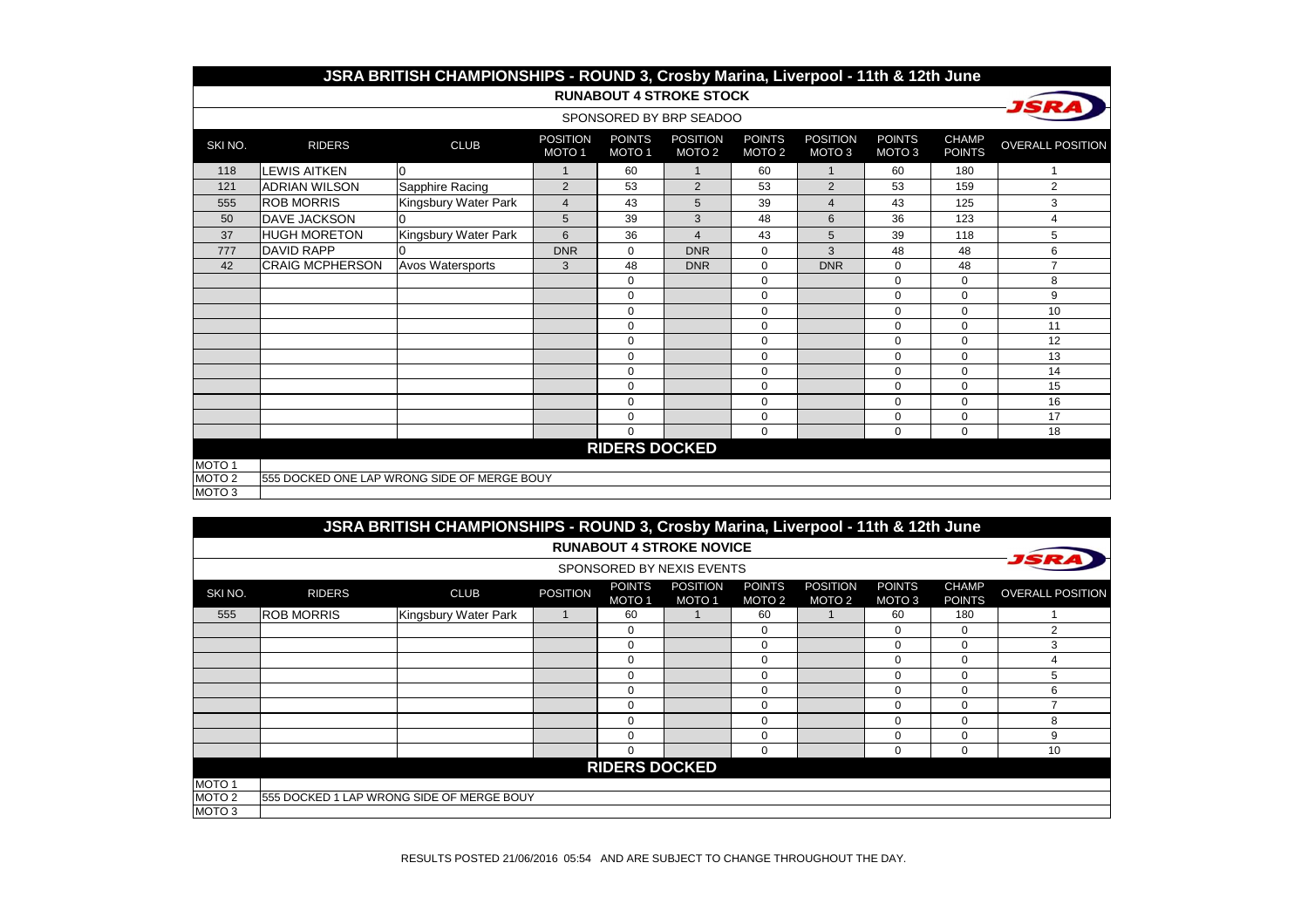|                   | JSRA BRITISH CHAMPIONSHIPS - ROUND 3, Crosby Marina, Liverpool - 11th & 12th June                                                    |                          |                                      |                                    |                                      |                                    |                                      |                                    |                               |                         |  |  |  |  |
|-------------------|--------------------------------------------------------------------------------------------------------------------------------------|--------------------------|--------------------------------------|------------------------------------|--------------------------------------|------------------------------------|--------------------------------------|------------------------------------|-------------------------------|-------------------------|--|--|--|--|
|                   |                                                                                                                                      |                          |                                      | <b>IJSBA REC LITES</b>             |                                      |                                    |                                      |                                    |                               |                         |  |  |  |  |
|                   |                                                                                                                                      |                          |                                      | SPONSORED BY JSRA                  |                                      |                                    |                                      |                                    |                               |                         |  |  |  |  |
| SKI NO.           | <b>RIDERS</b>                                                                                                                        | <b>CLUB</b>              | <b>POSITION</b><br>MOTO <sub>1</sub> | <b>POINTS</b><br>MOTO <sub>1</sub> | <b>POSITION</b><br>MOTO <sub>2</sub> | <b>POINTS</b><br>MOTO <sub>2</sub> | <b>POSITION</b><br>MOTO <sub>3</sub> | <b>POINTS</b><br>MOTO <sub>3</sub> | <b>CHAMP</b><br><b>POINTS</b> | <b>OVERALL POSITION</b> |  |  |  |  |
| 30                | <b>RYAN WILLOWS</b>                                                                                                                  | Seven Lakes              | $\mathbf{1}$                         | 60                                 | $\mathbf{1}$                         | 60                                 | 6                                    | 36                                 | 156                           |                         |  |  |  |  |
| 78                | <b>LUKE LUCAS</b>                                                                                                                    | <b>Tattershall Lakes</b> | 3                                    | 48                                 | $\overline{2}$                       | 53                                 | $\overline{2}$                       | 53                                 | 154                           | $\overline{2}$          |  |  |  |  |
| 25                | <b>MASON PEARSON</b>                                                                                                                 | Seven Lakes              | $\overline{4}$                       | 43                                 | 3                                    | 48                                 | 3                                    | 48                                 | 139                           | 3                       |  |  |  |  |
| 82                | <b>AMY MCPHERSON</b>                                                                                                                 | Avos Watersports         | $6\phantom{1}$                       | 36                                 | 5                                    | 39                                 |                                      | 60                                 | 135                           | 4                       |  |  |  |  |
| 385               | <b>LISA GILBERT</b>                                                                                                                  | Seven Lakes              | 5                                    | 39                                 | $\overline{\mathbf{4}}$              | 43                                 | 5                                    | 39                                 | 121                           | 5                       |  |  |  |  |
| 29                | <b>GRANT PACKHAM</b><br><b>DNR</b><br>6<br><b>Rother Valley</b><br>$\overline{2}$<br>53<br>$\mathbf 0$<br>43<br>96<br>$\overline{4}$ |                          |                                      |                                    |                                      |                                    |                                      |                                    |                               |                         |  |  |  |  |
|                   |                                                                                                                                      |                          |                                      | $\mathbf 0$                        |                                      | 0                                  |                                      | $\mathbf 0$                        | $\mathbf 0$                   | $\overline{7}$          |  |  |  |  |
|                   |                                                                                                                                      |                          |                                      | $\Omega$                           |                                      | $\pmb{0}$                          |                                      | $\mathbf 0$                        | $\Omega$                      | 8                       |  |  |  |  |
|                   |                                                                                                                                      |                          |                                      | $\Omega$                           |                                      | 0                                  |                                      | $\Omega$                           | $\Omega$                      | 9                       |  |  |  |  |
|                   |                                                                                                                                      |                          |                                      | $\mathbf 0$                        |                                      | $\mathbf 0$                        |                                      | $\mathbf 0$                        | $\Omega$                      | 10                      |  |  |  |  |
|                   |                                                                                                                                      |                          |                                      | $\Omega$                           |                                      | 0                                  |                                      | $\mathbf 0$                        | $\Omega$                      | 11                      |  |  |  |  |
|                   |                                                                                                                                      |                          |                                      | $\mathbf 0$                        |                                      | $\mathbf 0$                        |                                      | $\mathbf 0$                        | $\Omega$                      | 12                      |  |  |  |  |
|                   |                                                                                                                                      |                          |                                      | $\mathbf 0$                        |                                      | $\mathbf 0$                        |                                      | $\mathbf 0$                        | $\Omega$                      | 13                      |  |  |  |  |
|                   |                                                                                                                                      |                          |                                      | $\mathbf 0$                        |                                      | 0                                  |                                      | $\mathbf 0$                        | $\Omega$                      | 14                      |  |  |  |  |
|                   |                                                                                                                                      |                          |                                      | $\Omega$                           |                                      | $\mathbf 0$                        |                                      | $\mathbf 0$                        | $\Omega$                      | 15                      |  |  |  |  |
|                   |                                                                                                                                      |                          |                                      | $\mathbf 0$                        |                                      | $\mathbf 0$                        |                                      | $\Omega$                           | $\Omega$                      | 16                      |  |  |  |  |
|                   |                                                                                                                                      |                          |                                      | $\mathbf 0$                        |                                      | 0                                  |                                      | $\mathbf 0$                        | $\mathbf 0$                   | 17                      |  |  |  |  |
|                   |                                                                                                                                      |                          |                                      | $\Omega$                           |                                      | $\mathbf 0$                        |                                      | 0                                  | $\mathbf 0$                   | 18                      |  |  |  |  |
|                   |                                                                                                                                      |                          |                                      | <b>RIDERS DOCKED</b>               |                                      |                                    |                                      |                                    |                               |                         |  |  |  |  |
| MOTO <sub>1</sub> |                                                                                                                                      |                          |                                      |                                    |                                      |                                    |                                      |                                    |                               |                         |  |  |  |  |
| MOTO <sub>2</sub> |                                                                                                                                      |                          |                                      |                                    |                                      |                                    |                                      |                                    |                               |                         |  |  |  |  |
| MOTO <sub>3</sub> |                                                                                                                                      |                          |                                      |                                    |                                      |                                    |                                      |                                    |                               |                         |  |  |  |  |

|                   |                      | JSRA BRITISH CHAMPIONSHIPS - ROUND 3, Crosby Marina, Liverpool - 11th & 12th June |                 |                                    |                                      |                                    |                                      |                         |                               |                         |
|-------------------|----------------------|-----------------------------------------------------------------------------------|-----------------|------------------------------------|--------------------------------------|------------------------------------|--------------------------------------|-------------------------|-------------------------------|-------------------------|
|                   |                      |                                                                                   |                 |                                    | <b>IJSBA REC LITES NOVICE</b>        |                                    |                                      |                         |                               |                         |
|                   |                      |                                                                                   |                 | SPONSORED BY JSRA                  |                                      |                                    |                                      |                         |                               |                         |
| SKI NO.           | <b>RIDERS</b>        | <b>CLUB</b>                                                                       | <b>POSITION</b> | <b>POINTS</b><br>MOTO <sub>1</sub> | <b>POSITION</b><br>MOTO <sub>1</sub> | <b>POINTS</b><br>MOTO <sub>2</sub> | <b>POSITION</b><br>MOTO <sub>2</sub> | <b>POINTS</b><br>MOTO 3 | <b>CHAMP</b><br><b>POINTS</b> | <b>OVERALL POSITION</b> |
| 25                | <b>MASON PEARSON</b> | Seven Lakes                                                                       |                 | 60                                 |                                      | 60                                 | $\overline{2}$                       | 53                      | 173                           |                         |
| 82                | <b>AMY MCPHERSON</b> | <b>Avos Watersports</b>                                                           | 2               | 53                                 | 2                                    | 53                                 |                                      | 60                      | 166                           | $\overline{2}$          |
|                   |                      |                                                                                   |                 | $\mathbf 0$                        |                                      | 0                                  |                                      | 0                       | $\Omega$                      | 3                       |
|                   |                      |                                                                                   |                 | $\mathbf 0$                        |                                      | 0                                  |                                      | $\Omega$                | $\Omega$                      | 4                       |
|                   |                      |                                                                                   |                 | $\Omega$                           |                                      | 0                                  |                                      | $\Omega$                | $\Omega$                      | 5                       |
|                   |                      |                                                                                   |                 | $\mathbf 0$                        |                                      | 0                                  |                                      | $\Omega$                | $\Omega$                      | 6                       |
|                   |                      |                                                                                   |                 | $\Omega$                           |                                      | 0                                  |                                      | $\Omega$                | $\Omega$                      | ⇁                       |
|                   |                      |                                                                                   |                 | $\mathbf 0$                        |                                      | 0                                  |                                      | $\Omega$                | $\Omega$                      | 8                       |
|                   |                      |                                                                                   |                 | $\Omega$                           |                                      | 0                                  |                                      | $\Omega$                | $\Omega$                      | 9                       |
|                   |                      |                                                                                   |                 | 0                                  |                                      | 0                                  |                                      | $\Omega$                | $\Omega$                      | 10                      |
|                   |                      |                                                                                   |                 | <b>RIDERS DOCKED</b>               |                                      |                                    |                                      |                         |                               |                         |
| MOTO <sub>1</sub> |                      |                                                                                   |                 |                                    |                                      |                                    |                                      |                         |                               |                         |
| MOTO <sub>2</sub> |                      |                                                                                   |                 |                                    |                                      |                                    |                                      |                         |                               |                         |
| MOTO <sub>3</sub> |                      |                                                                                   |                 |                                    |                                      |                                    |                                      |                         |                               |                         |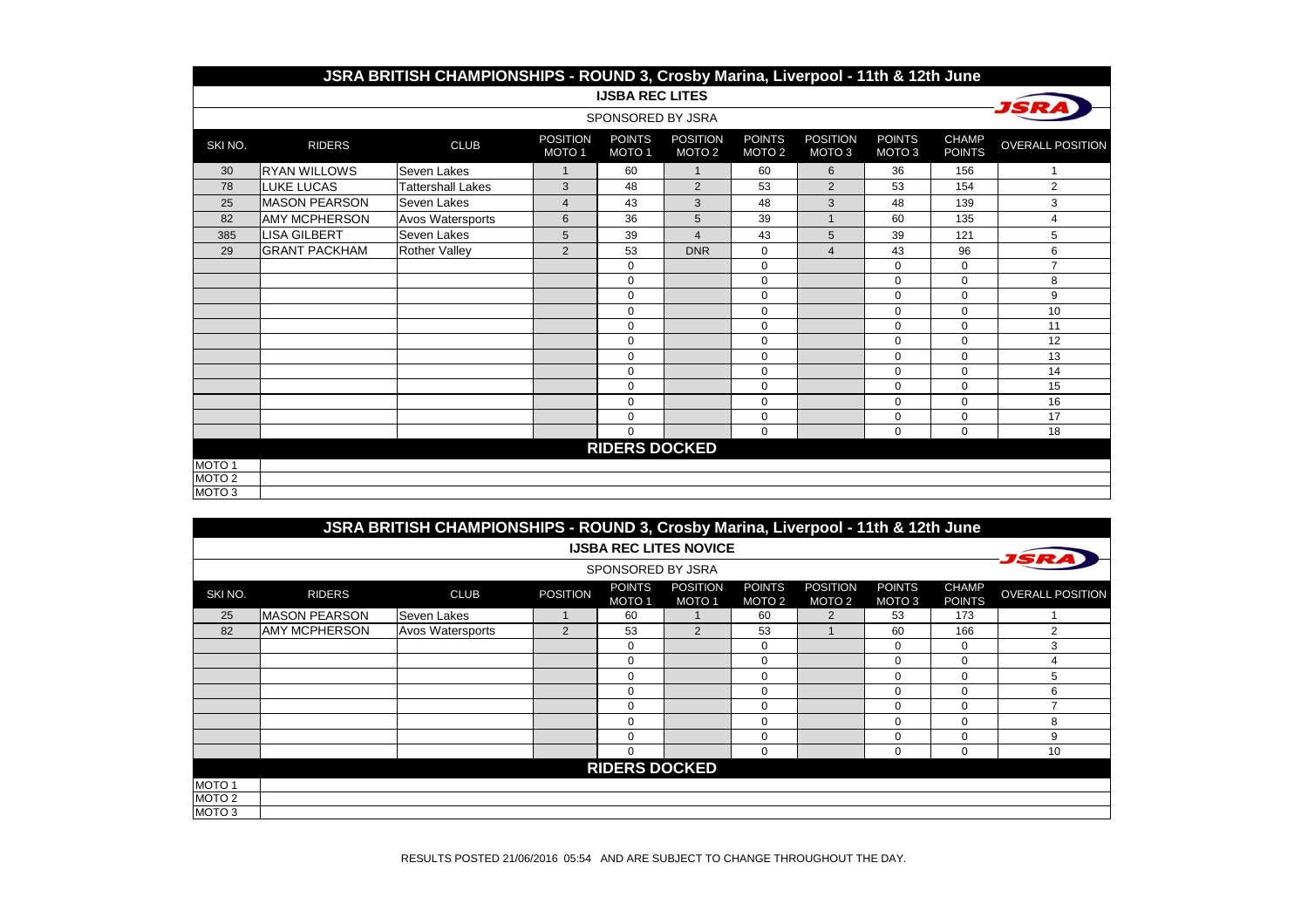|                   | JSRA BRITISH CHAMPIONSHIPS - ROUND 3, Crosby Marina, Liverpool - 11th & 12th June<br><b>JSRA STOCK SPARK</b> |                      |                                      |                                    |                                      |                                    |                           |                                    |                               |                         |  |  |  |  |
|-------------------|--------------------------------------------------------------------------------------------------------------|----------------------|--------------------------------------|------------------------------------|--------------------------------------|------------------------------------|---------------------------|------------------------------------|-------------------------------|-------------------------|--|--|--|--|
|                   |                                                                                                              |                      |                                      |                                    |                                      |                                    |                           |                                    |                               |                         |  |  |  |  |
|                   |                                                                                                              |                      |                                      |                                    | SPONSORED BY 158 PERFORMANCE         |                                    |                           |                                    |                               |                         |  |  |  |  |
| SKI NO.           | <b>RIDERS</b>                                                                                                | <b>CLUB</b>          | <b>POSITION</b><br>MOTO <sub>1</sub> | <b>POINTS</b><br>MOTO <sub>1</sub> | <b>POSITION</b><br>MOTO <sub>2</sub> | <b>POINTS</b><br>MOTO <sub>2</sub> | <b>POSITION</b><br>MOTO 3 | <b>POINTS</b><br>MOTO <sub>3</sub> | <b>CHAMP</b><br><b>POINTS</b> | <b>OVERALL POSITION</b> |  |  |  |  |
| 30                | <b>RYAN WILLOWS</b>                                                                                          | Seven Lakes          | $\mathbf{1}$                         | 60                                 | $\overline{2}$                       | 53                                 | $\overline{1}$            | 60                                 | 173                           | $\mathbf{1}$            |  |  |  |  |
| 29                | <b>GRANT PACKHAM</b>                                                                                         | <b>Rother Valley</b> | 3                                    | 48                                 | $\mathbf 1$                          | 60                                 | 3                         | 48                                 | 156                           | $\overline{2}$          |  |  |  |  |
| 78                | <b>LUKE LUCAS</b>                                                                                            | Tattershall Lakes    | $\overline{2}$                       | 53                                 | $\overline{4}$                       | 43                                 | 2                         | 53                                 | 149                           | 3                       |  |  |  |  |
| 385               | <b>LISA GILBERT</b>                                                                                          | Seven Lakes          | $\overline{4}$                       | 43                                 | 3                                    | 48                                 | 5                         | 39                                 | 130                           | 4                       |  |  |  |  |
| 82                | <b>AMY MCPHERSON</b>                                                                                         | Avos Watersports     | 5                                    | 39                                 | 6                                    | 36                                 | $\overline{4}$            | 43                                 | 118                           | 5                       |  |  |  |  |
| 321               | <b>SCOTT PACKHAM</b>                                                                                         |                      | 6                                    | 36                                 | 5                                    | 39                                 | 6                         | 36                                 | 111                           | 6                       |  |  |  |  |
|                   |                                                                                                              |                      |                                      | 0                                  |                                      | 0                                  |                           | $\mathbf 0$                        | $\mathbf 0$                   | $\overline{7}$          |  |  |  |  |
|                   |                                                                                                              |                      |                                      | $\Omega$                           |                                      | 0                                  |                           | $\Omega$                           | $\Omega$                      | 8                       |  |  |  |  |
|                   |                                                                                                              |                      |                                      | 0                                  |                                      | $\mathbf 0$                        |                           | $\mathbf 0$                        | 0                             | 9                       |  |  |  |  |
|                   |                                                                                                              |                      |                                      | 0                                  |                                      | 0                                  |                           | $\Omega$                           | $\Omega$                      | 10                      |  |  |  |  |
|                   |                                                                                                              |                      |                                      | 0                                  |                                      | $\mathbf 0$                        |                           | $\mathbf 0$                        | 0                             | 11                      |  |  |  |  |
|                   |                                                                                                              |                      |                                      | 0                                  |                                      | $\mathbf 0$                        |                           | $\mathbf 0$                        | 0                             | 12                      |  |  |  |  |
|                   |                                                                                                              |                      |                                      | 0                                  |                                      | $\mathbf 0$                        |                           | $\mathbf 0$                        | $\Omega$                      | 13                      |  |  |  |  |
|                   |                                                                                                              |                      |                                      | 0                                  |                                      | $\mathbf 0$                        |                           | $\mathbf 0$                        | 0                             | 14                      |  |  |  |  |
|                   |                                                                                                              |                      |                                      | $\Omega$                           |                                      | $\mathbf 0$                        |                           | $\Omega$                           | $\Omega$                      | 15                      |  |  |  |  |
|                   |                                                                                                              |                      |                                      | 0                                  |                                      | $\mathbf 0$                        |                           | $\Omega$                           | $\Omega$                      | 16                      |  |  |  |  |
|                   |                                                                                                              |                      |                                      | $\mathbf 0$                        |                                      | 0                                  |                           | $\mathbf 0$                        | 0                             | 17                      |  |  |  |  |
|                   |                                                                                                              |                      |                                      | $\mathbf 0$                        |                                      | 0                                  |                           | 0                                  | 0                             | 18                      |  |  |  |  |
|                   | <b>RIDERS DOCKED</b>                                                                                         |                      |                                      |                                    |                                      |                                    |                           |                                    |                               |                         |  |  |  |  |
| MOTO 1            |                                                                                                              |                      |                                      |                                    |                                      |                                    |                           |                                    |                               |                         |  |  |  |  |
| MOTO <sub>2</sub> |                                                                                                              |                      |                                      |                                    |                                      |                                    |                           |                                    |                               |                         |  |  |  |  |
| MOTO 3            |                                                                                                              |                      |                                      |                                    |                                      |                                    |                           |                                    |                               |                         |  |  |  |  |

|                   |                      | JSRA BRITISH CHAMPIONSHIPS - ROUND 3, Crosby Marina, Liverpool - 11th & 12th June |                 |                                    |                                 |                                    |                                      |                         |                               |                         |
|-------------------|----------------------|-----------------------------------------------------------------------------------|-----------------|------------------------------------|---------------------------------|------------------------------------|--------------------------------------|-------------------------|-------------------------------|-------------------------|
|                   |                      |                                                                                   |                 |                                    | <b>JSRA STOCK SPARK NOVICE</b>  |                                    |                                      |                         |                               |                         |
|                   |                      |                                                                                   |                 |                                    | SPONSORED BY SAPPHIRE SIGNS     |                                    |                                      |                         |                               |                         |
| SKI NO.           | <b>RIDERS</b>        | <b>CLUB</b>                                                                       | <b>POSITION</b> | <b>POINTS</b><br>MOTO <sub>1</sub> | <b>POSITION</b><br><b>MOTO1</b> | <b>POINTS</b><br>MOTO <sub>2</sub> | <b>POSITION</b><br>MOTO <sub>2</sub> | <b>POINTS</b><br>MOTO 3 | <b>CHAMP</b><br><b>POINTS</b> | <b>OVERALL POSITION</b> |
| 82                | <b>AMY MCPHERSON</b> | <b>Avos Watersports</b>                                                           |                 | 60                                 |                                 | 60                                 |                                      | 60                      | 180                           |                         |
|                   |                      |                                                                                   |                 | 0                                  |                                 | $\mathbf 0$                        |                                      | 0                       | $\Omega$                      | 2                       |
|                   |                      |                                                                                   |                 | 0                                  |                                 | $\mathbf 0$                        |                                      | 0                       | $\Omega$                      | 3                       |
|                   |                      |                                                                                   |                 | $\Omega$                           |                                 | $\Omega$                           |                                      | 0                       | $\Omega$                      | 4                       |
|                   |                      |                                                                                   |                 | $\Omega$                           |                                 | $\Omega$                           |                                      | $\Omega$                | $\Omega$                      | 5                       |
|                   |                      |                                                                                   |                 | $\Omega$                           |                                 | $\Omega$                           |                                      | $\Omega$                | $\Omega$                      | 6                       |
|                   |                      |                                                                                   |                 | $\Omega$                           |                                 | $\Omega$                           |                                      | $\Omega$                | $\Omega$                      |                         |
|                   |                      |                                                                                   |                 | $\mathbf 0$                        |                                 | $\mathbf 0$                        |                                      | 0                       | $\Omega$                      | 8                       |
|                   |                      |                                                                                   |                 | $\Omega$                           |                                 | $\Omega$                           |                                      | $\Omega$                | $\Omega$                      | 9                       |
|                   |                      |                                                                                   |                 | 0                                  |                                 | $\Omega$                           |                                      | $\Omega$                | $\Omega$                      | 10                      |
|                   |                      |                                                                                   |                 | <b>RIDERS DOCKED</b>               |                                 |                                    |                                      |                         |                               |                         |
| MOTO <sub>1</sub> |                      |                                                                                   |                 |                                    |                                 |                                    |                                      |                         |                               |                         |
| MOTO <sub>2</sub> |                      |                                                                                   |                 |                                    |                                 |                                    |                                      |                         |                               |                         |
| MOTO <sub>3</sub> |                      |                                                                                   |                 |                                    |                                 |                                    |                                      |                         |                               |                         |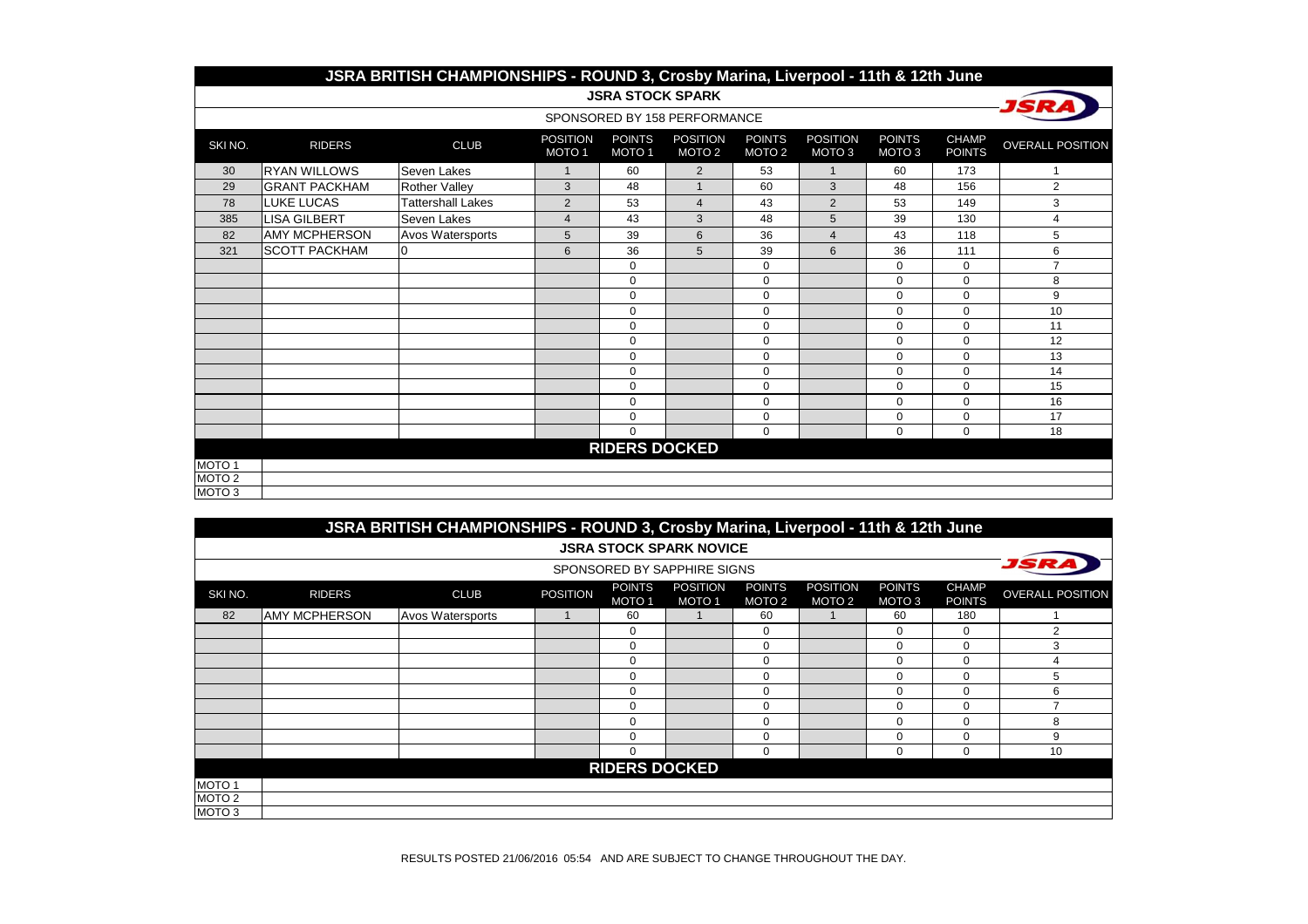|                   |                         | JSRA BRITISH CHAMPIONSHIPS - ROUND 3, Crosby Marina, Liverpool - 11th & 12th June |                                      |                                    |                                      |                                    |                                      |                                    |                               |                         |
|-------------------|-------------------------|-----------------------------------------------------------------------------------|--------------------------------------|------------------------------------|--------------------------------------|------------------------------------|--------------------------------------|------------------------------------|-------------------------------|-------------------------|
|                   |                         |                                                                                   |                                      |                                    | <b>RUNABOUT 2 STROKE OPEN</b>        |                                    |                                      |                                    |                               |                         |
|                   |                         |                                                                                   |                                      |                                    | SPONSORED BY NB CONSTRUCTION         |                                    |                                      |                                    |                               |                         |
| SKI NO.           | <b>RIDERS</b>           | <b>CLUB</b>                                                                       | <b>POSITION</b><br>MOTO <sub>1</sub> | <b>POINTS</b><br>MOTO <sub>1</sub> | <b>POSITION</b><br>MOTO <sub>2</sub> | <b>POINTS</b><br>MOTO <sub>2</sub> | <b>POSITION</b><br>MOTO <sub>3</sub> | <b>POINTS</b><br>MOTO <sub>3</sub> | <b>CHAMP</b><br><b>POINTS</b> | <b>OVERALL POSITION</b> |
| 17                | <b>CHRISTIAN MILLER</b> | Sapphire Racing                                                                   | $\overline{2}$                       | 53                                 | $\overline{2}$                       | 53                                 | 3                                    | 48                                 | 154                           | 1                       |
| 13                | <b>TYLER MORGAN</b>     | <b>Rother Valley</b>                                                              | 8                                    | 30                                 | $\mathbf{1}$                         | 60                                 | $\mathbf{1}$                         | 60                                 | 150                           | $\overline{2}$          |
| $\overline{4}$    | <b>WAYNE BEDFORD</b>    | <b>Rother Valley</b>                                                              | $\overline{1}$                       | 60                                 | 3                                    | 48                                 | 5                                    | 39                                 | 147                           | 3                       |
| 73                | <b>TOM MORETON</b>      | Kingsbury Water Park                                                              | 3                                    | 48                                 | $\overline{4}$                       | 43                                 | 2                                    | 53                                 | 144                           | 4                       |
| 102               | <b>STEVE WHITESIDE</b>  | Normski Racing                                                                    | $\overline{4}$                       | 43                                 | 8                                    | 30                                 | $\overline{\mathbf{4}}$              | 43                                 | 116                           | 5                       |
| 20                | <b>TONY WARRINGTON</b>  | <b>Rother Valley</b>                                                              | 5                                    | 39                                 | 6                                    | 36                                 | $\overline{7}$                       | 33                                 | 108                           | 6                       |
| 666               | <b>CARL CATLIN</b>      | Lagoona Park                                                                      | 6                                    | 36                                 | $\overline{7}$                       | 33                                 | 9                                    | 27                                 | 96                            | $\overline{7}$          |
| 777               | <b>DAVID RAPP</b>       |                                                                                   | 9                                    | 27                                 | 9                                    | 27                                 | 8                                    | 30                                 | 84                            | 8                       |
| 888               | <b>STE DAVIES</b>       | <b>Avos Watersports</b>                                                           | $\overline{7}$                       | 33                                 | 10                                   | 24                                 | 10                                   | 24                                 | 81                            | 9                       |
| 50                | <b>DAVE JACKSON</b>     |                                                                                   | <b>DNR</b>                           | $\Omega$                           | 5                                    | 39                                 | 6                                    | 36                                 | 75                            | 10                      |
|                   |                         |                                                                                   |                                      | $\mathbf 0$                        |                                      | $\mathbf 0$                        |                                      | 0                                  | $\Omega$                      | 11                      |
|                   |                         |                                                                                   |                                      | $\mathbf 0$                        |                                      | 0                                  |                                      | $\Omega$                           | $\Omega$                      | 12                      |
|                   |                         |                                                                                   |                                      | $\mathbf 0$                        |                                      | $\mathbf 0$                        |                                      | $\mathbf 0$                        | $\Omega$                      | 13                      |
|                   |                         |                                                                                   |                                      | $\mathbf 0$                        |                                      | $\mathbf 0$                        |                                      | $\Omega$                           | $\Omega$                      | 14                      |
|                   |                         |                                                                                   |                                      | $\mathbf 0$                        |                                      | $\mathbf 0$                        |                                      | $\mathbf 0$                        | $\Omega$                      | 15                      |
|                   |                         |                                                                                   |                                      | $\mathbf 0$                        |                                      | $\mathbf 0$                        |                                      | 0                                  | $\Omega$                      | 16                      |
|                   |                         |                                                                                   |                                      | $\Omega$                           |                                      | 0                                  |                                      | $\Omega$                           | $\Omega$                      | 17                      |
|                   |                         |                                                                                   |                                      | $\Omega$                           |                                      | $\Omega$                           |                                      | 0                                  | 0                             | 18                      |
|                   |                         |                                                                                   |                                      | <b>RIDERS DOCKED</b>               |                                      |                                    |                                      |                                    |                               |                         |
| MOTO <sub>1</sub> |                         | 13 DOCKED 2 LAPS MISSED 2 BLUES ON SPLITTER - WRONG SIDE OF BOUYS                 |                                      |                                    |                                      |                                    |                                      |                                    |                               |                         |
| MOTO <sub>2</sub> |                         | 102 DOCKED 1 LAP WENT TO EQUALIZER FROM WRONG BOUY                                |                                      |                                    |                                      |                                    |                                      |                                    |                               |                         |
| MOTO <sub>3</sub> |                         |                                                                                   |                                      |                                    |                                      |                                    |                                      |                                    |                               |                         |

|                   |                    | JSRA BRITISH CHAMPIONSHIPS - ROUND 3, Crosby Marina, Liverpool - 11th & 12th June |                 |                         |                                      |                                    |                                      |                         |                               |                         |  |  |
|-------------------|--------------------|-----------------------------------------------------------------------------------|-----------------|-------------------------|--------------------------------------|------------------------------------|--------------------------------------|-------------------------|-------------------------------|-------------------------|--|--|
|                   |                    |                                                                                   |                 |                         | <b>RUNABOUT 2 STROKE OPEN NOVICE</b> |                                    |                                      |                         |                               |                         |  |  |
|                   | SPONSORED BY JSRA  |                                                                                   |                 |                         |                                      |                                    |                                      |                         |                               |                         |  |  |
| SKI NO.           | <b>RIDERS</b>      | <b>CLUB</b>                                                                       | <b>POSITION</b> | <b>POINTS</b><br>MOTO 1 | <b>POSITION</b><br>MOTO <sub>1</sub> | <b>POINTS</b><br>MOTO <sub>2</sub> | <b>POSITION</b><br>MOTO <sub>2</sub> | <b>POINTS</b><br>MOTO 3 | <b>CHAMP</b><br><b>POINTS</b> | <b>OVERALL POSITION</b> |  |  |
| 666               | <b>CARL CATLIN</b> | Lagoona Park                                                                      |                 | 60                      |                                      | 60                                 |                                      | 60                      | 180                           |                         |  |  |
| 888               | <b>STE DAVIES</b>  | Avos Watersports                                                                  | $\overline{2}$  | 53                      | $\overline{2}$                       | 53                                 | 2                                    | 53                      | 159                           | $\overline{2}$          |  |  |
|                   |                    |                                                                                   |                 | $\mathbf 0$             |                                      | 0                                  |                                      | 0                       | $\Omega$                      | 3                       |  |  |
|                   |                    |                                                                                   |                 | $\mathbf 0$             |                                      | 0                                  |                                      | 0                       | $\Omega$                      | 4                       |  |  |
|                   |                    |                                                                                   |                 | $\mathbf 0$             |                                      | 0                                  |                                      | 0                       | $\mathbf 0$                   | 5                       |  |  |
|                   |                    |                                                                                   |                 | $\mathbf 0$             |                                      | 0                                  |                                      | 0                       | $\Omega$                      | 6                       |  |  |
|                   |                    |                                                                                   |                 | $\mathbf 0$             |                                      | 0                                  |                                      | 0                       | $\Omega$                      | $\overline{ }$          |  |  |
|                   |                    |                                                                                   |                 | $\Omega$                |                                      | 0                                  |                                      | $\Omega$                | $\Omega$                      | 8                       |  |  |
|                   |                    |                                                                                   |                 | $\Omega$                |                                      | 0                                  |                                      | $\Omega$                | $\Omega$                      | 9                       |  |  |
|                   |                    |                                                                                   |                 | $\mathbf 0$             |                                      | 0                                  |                                      | $\Omega$                | $\mathbf 0$                   | 10                      |  |  |
|                   |                    |                                                                                   |                 | <b>RIDERS DOCKED</b>    |                                      |                                    |                                      |                         |                               |                         |  |  |
| MOTO <sub>1</sub> |                    |                                                                                   |                 |                         |                                      |                                    |                                      |                         |                               |                         |  |  |
| MOTO <sub>2</sub> |                    |                                                                                   |                 |                         |                                      |                                    |                                      |                         |                               |                         |  |  |
| MOTO 3            |                    |                                                                                   |                 |                         |                                      |                                    |                                      |                         |                               |                         |  |  |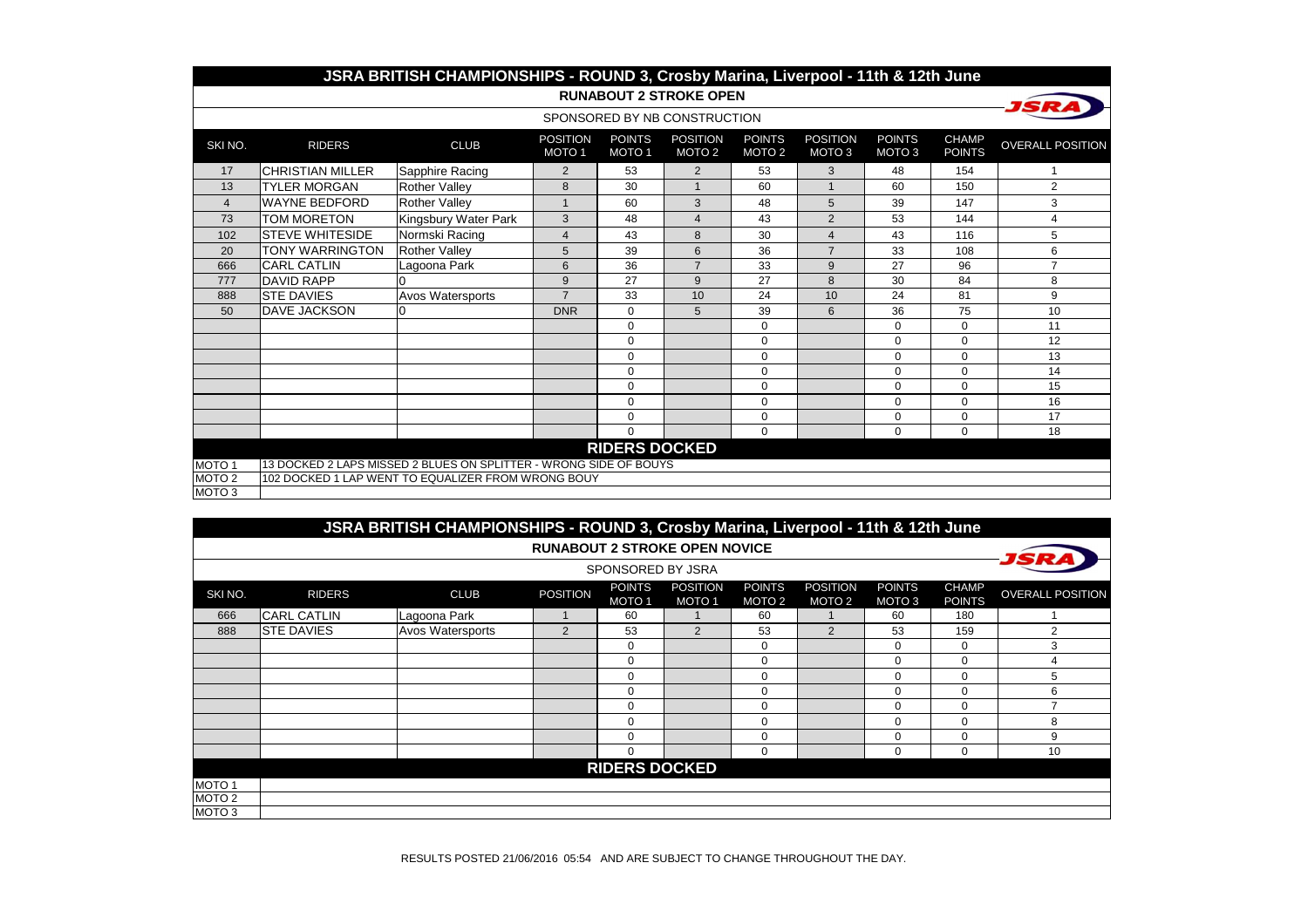|                   | JSRA BRITISH CHAMPIONSHIPS - ROUND 3, Crosby Marina, Liverpool - 11th & 12th June |                         |                                      |                                    |                                      |                                    |                                      |                         |                               |                         |  |  |  |
|-------------------|-----------------------------------------------------------------------------------|-------------------------|--------------------------------------|------------------------------------|--------------------------------------|------------------------------------|--------------------------------------|-------------------------|-------------------------------|-------------------------|--|--|--|
|                   | <b>SPORT GP</b>                                                                   |                         |                                      |                                    |                                      |                                    |                                      |                         |                               |                         |  |  |  |
|                   |                                                                                   |                         |                                      | SPONSORED BY JSRA                  |                                      |                                    |                                      |                         |                               |                         |  |  |  |
| SKI NO.           | <b>RIDERS</b>                                                                     | <b>CLUB</b>             | <b>POSITION</b><br>MOTO <sub>1</sub> | <b>POINTS</b><br>MOTO <sub>1</sub> | <b>POSITION</b><br>MOTO <sub>2</sub> | <b>POINTS</b><br>MOTO <sub>2</sub> | <b>POSITION</b><br>MOTO <sub>3</sub> | <b>POINTS</b><br>MOTO 3 | <b>CHAMP</b><br><b>POINTS</b> | <b>OVERALL POSITION</b> |  |  |  |
| 17                | <b>CHRISTIAN MILLER</b>                                                           | Sapphire Racing         | $\mathbf{1}$                         | 60                                 | $\mathbf{1}$                         | 60                                 | $\mathbf{1}$                         | 60                      | 180                           | $\mathbf{1}$            |  |  |  |
| 59                | <b>GRAHAM LEECH</b>                                                               | Ashby Ville Jetski Club | 2                                    | 53                                 | 2                                    | 53                                 | 2                                    | 53                      | 159                           | $\overline{2}$          |  |  |  |
| 79                | <b>DARREN LEEPER</b>                                                              | Ashby Ville Jetski Club | <b>DNR</b>                           | $\mathbf 0$                        | 3                                    | 48                                 | 3                                    | 48                      | 96                            | 3                       |  |  |  |
|                   |                                                                                   |                         |                                      | $\mathbf 0$                        |                                      | 0                                  |                                      | 0                       | $\mathbf 0$                   | 4                       |  |  |  |
|                   |                                                                                   |                         |                                      | $\mathbf 0$                        |                                      | $\mathbf 0$                        |                                      | 0                       | $\Omega$                      | 5                       |  |  |  |
|                   |                                                                                   |                         |                                      | $\mathbf 0$                        |                                      | 0                                  |                                      | 0                       | $\Omega$                      | 6                       |  |  |  |
|                   |                                                                                   |                         |                                      | $\mathbf 0$                        |                                      | 0                                  |                                      | $\mathbf 0$             | $\mathbf 0$                   | $\overline{7}$          |  |  |  |
|                   |                                                                                   |                         |                                      | $\mathbf 0$                        |                                      | 0                                  |                                      | $\mathbf 0$             | $\mathbf 0$                   | 8                       |  |  |  |
|                   |                                                                                   |                         |                                      | $\mathbf 0$                        |                                      | $\mathbf 0$                        |                                      | $\mathbf 0$             | $\Omega$                      | 9                       |  |  |  |
|                   |                                                                                   |                         |                                      | $\mathbf 0$                        |                                      | $\mathbf 0$                        |                                      | 0                       | $\mathbf 0$                   | 10                      |  |  |  |
|                   |                                                                                   |                         |                                      | $\mathbf 0$                        |                                      | $\mathbf 0$                        |                                      | $\mathbf 0$             | $\mathbf 0$                   | 11                      |  |  |  |
|                   |                                                                                   |                         |                                      | $\mathbf 0$                        |                                      | $\mathbf 0$                        |                                      | $\mathbf 0$             | $\mathbf 0$                   | 12                      |  |  |  |
|                   |                                                                                   |                         |                                      | $\mathbf 0$                        |                                      | 0                                  |                                      | $\mathbf 0$             | $\mathbf 0$                   | 13                      |  |  |  |
|                   |                                                                                   |                         |                                      | $\mathbf 0$                        |                                      | $\mathbf 0$                        |                                      | 0                       | $\Omega$                      | 14                      |  |  |  |
|                   |                                                                                   |                         |                                      | $\mathbf 0$                        |                                      | $\mathbf 0$                        |                                      | $\mathbf 0$             | $\Omega$                      | 15                      |  |  |  |
|                   |                                                                                   |                         |                                      | $\mathbf 0$                        |                                      | $\mathbf 0$                        |                                      | $\mathbf 0$             | $\Omega$                      | 16                      |  |  |  |
|                   |                                                                                   |                         |                                      | $\mathbf 0$                        |                                      | $\mathbf 0$                        |                                      | 0                       | $\mathbf 0$                   | 17                      |  |  |  |
|                   |                                                                                   |                         |                                      | $\mathbf 0$                        |                                      | $\mathbf 0$                        |                                      | 0                       | $\mathbf 0$                   | 18                      |  |  |  |
|                   |                                                                                   |                         |                                      | <b>RIDERS DOCKED</b>               |                                      |                                    |                                      |                         |                               |                         |  |  |  |
| MOTO <sub>1</sub> |                                                                                   |                         |                                      |                                    |                                      |                                    |                                      |                         |                               |                         |  |  |  |
| MOTO <sub>2</sub> |                                                                                   |                         |                                      |                                    |                                      |                                    |                                      |                         |                               |                         |  |  |  |
| MOTO <sub>3</sub> |                                                                                   |                         |                                      |                                    |                                      |                                    |                                      |                         |                               |                         |  |  |  |

|                   | JSRA BRITISH CHAMPIONSHIPS - ROUND 3, Crosby Marina, Liverpool - 11th & 12th June |             |                 |                                    |                                      |                                    |                                      |                         |                               |                          |  |  |
|-------------------|-----------------------------------------------------------------------------------|-------------|-----------------|------------------------------------|--------------------------------------|------------------------------------|--------------------------------------|-------------------------|-------------------------------|--------------------------|--|--|
|                   |                                                                                   |             |                 | <b>SPORT OPEN</b>                  |                                      |                                    |                                      |                         |                               |                          |  |  |
|                   | SPONSORED BY JSRA                                                                 |             |                 |                                    |                                      |                                    |                                      |                         |                               |                          |  |  |
| SKI NO.           | <b>RIDERS</b>                                                                     | <b>CLUB</b> | <b>POSITION</b> | <b>POINTS</b><br>MOTO <sub>1</sub> | <b>POSITION</b><br>MOTO <sub>1</sub> | <b>POINTS</b><br>MOTO <sub>2</sub> | <b>POSITION</b><br>MOTO <sub>2</sub> | <b>POINTS</b><br>MOTO 3 | <b>CHAMP</b><br><b>POINTS</b> | <b>OVERALL POSITION</b>  |  |  |
|                   |                                                                                   |             |                 | $\Omega$                           |                                      | $\Omega$                           |                                      | 0                       |                               |                          |  |  |
|                   |                                                                                   |             |                 | $\Omega$                           |                                      | $\Omega$                           |                                      | $\mathbf 0$             | $\cap$                        |                          |  |  |
|                   |                                                                                   |             |                 | $\Omega$                           |                                      | $\Omega$                           |                                      | 0                       |                               |                          |  |  |
|                   |                                                                                   |             |                 | $\Omega$                           |                                      | 0                                  |                                      | $\mathbf 0$             |                               |                          |  |  |
|                   |                                                                                   |             |                 | $\Omega$                           |                                      | 0                                  |                                      | 0                       |                               | 5                        |  |  |
|                   |                                                                                   |             |                 | $\Omega$                           |                                      | $\Omega$                           |                                      | 0                       |                               | 6                        |  |  |
|                   |                                                                                   |             |                 | $\Omega$                           |                                      | 0                                  |                                      | $\mathbf 0$             | $\Omega$                      | $\overline{\phantom{a}}$ |  |  |
|                   |                                                                                   |             |                 | $\Omega$                           |                                      | 0                                  |                                      | 0                       | C                             | 8                        |  |  |
|                   |                                                                                   |             |                 | $\Omega$                           |                                      | 0                                  |                                      | 0                       |                               | 9                        |  |  |
|                   |                                                                                   |             |                 | 0                                  |                                      | $\mathbf 0$                        |                                      | $\mathbf 0$             | $\Omega$                      | 10                       |  |  |
|                   | <b>RIDERS DOCKED</b>                                                              |             |                 |                                    |                                      |                                    |                                      |                         |                               |                          |  |  |
| MOTO <sub>1</sub> |                                                                                   |             |                 |                                    |                                      |                                    |                                      |                         |                               |                          |  |  |
| MOTO <sub>2</sub> |                                                                                   |             |                 |                                    |                                      |                                    |                                      |                         |                               |                          |  |  |
| MOTO <sub>3</sub> |                                                                                   |             |                 |                                    |                                      |                                    |                                      |                         |                               |                          |  |  |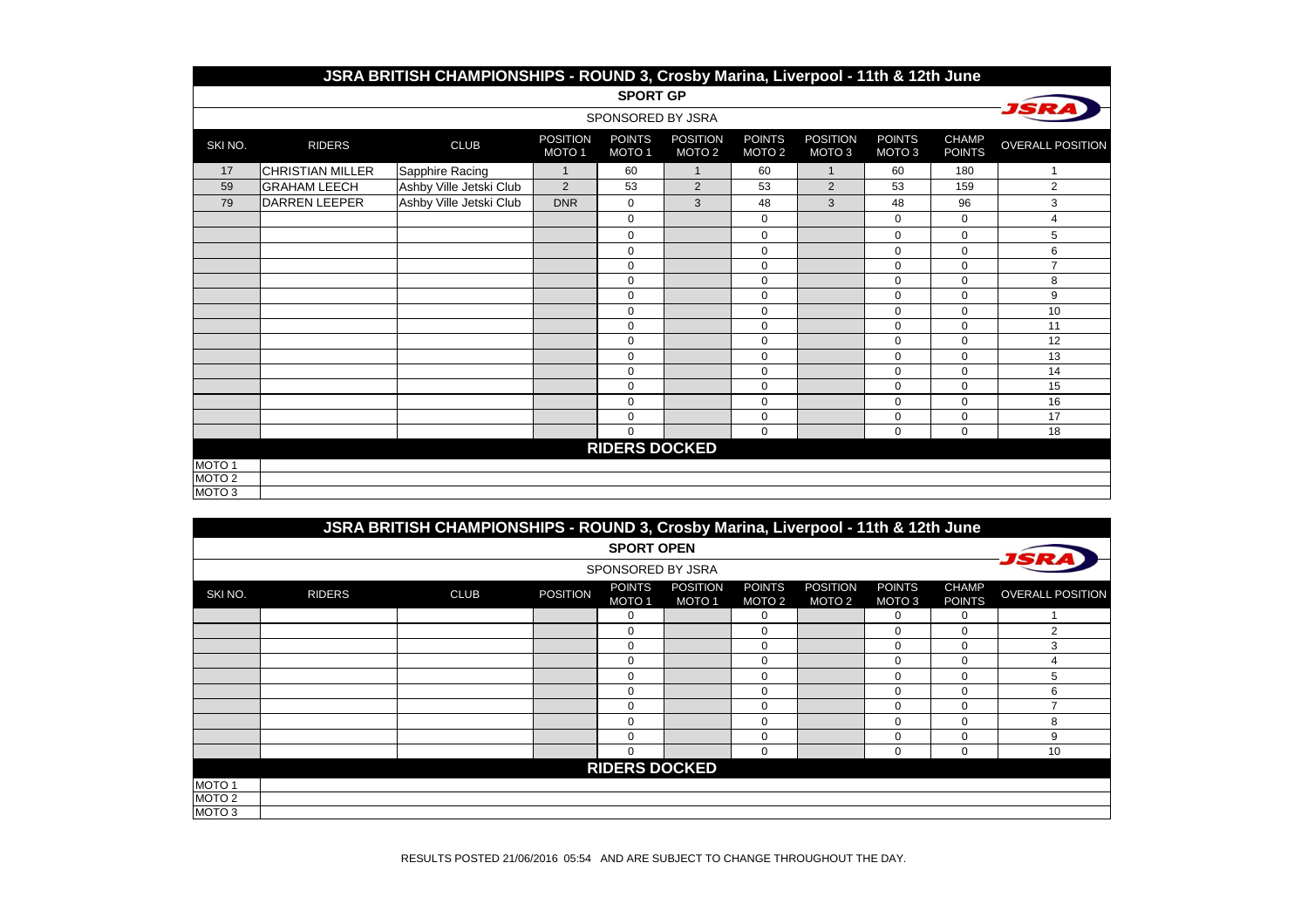|                   | JSRA BRITISH CHAMPIONSHIPS - ROUND 3, Crosby Marina, Liverpool - 11th & 12th June |                         |                                      |                                    |                                      |                                    |                                      |                                    |                               |                         |  |  |  |
|-------------------|-----------------------------------------------------------------------------------|-------------------------|--------------------------------------|------------------------------------|--------------------------------------|------------------------------------|--------------------------------------|------------------------------------|-------------------------------|-------------------------|--|--|--|
|                   |                                                                                   |                         |                                      | <b>SKI STOCK</b>                   |                                      |                                    |                                      |                                    |                               |                         |  |  |  |
|                   |                                                                                   |                         |                                      |                                    | SPONSORED BY PAINT-TEC               |                                    |                                      |                                    |                               |                         |  |  |  |
| SKI NO.           | <b>RIDERS</b>                                                                     | <b>CLUB</b>             | <b>POSITION</b><br>MOTO <sub>1</sub> | <b>POINTS</b><br>MOTO <sub>1</sub> | <b>POSITION</b><br>MOTO <sub>2</sub> | <b>POINTS</b><br>MOTO <sub>2</sub> | <b>POSITION</b><br>MOTO <sub>3</sub> | <b>POINTS</b><br>MOTO <sub>3</sub> | <b>CHAMP</b><br><b>POINTS</b> | <b>OVERALL POSITION</b> |  |  |  |
| 55                | <b>KANE BROWN</b>                                                                 | l0                      | $\overline{1}$                       | 60                                 | $\mathbf{1}$                         | 60                                 | $\overline{1}$                       | 60                                 | 180                           |                         |  |  |  |
| 85                | <b>RICHARD GILBERT</b>                                                            | Seven Lakes             | $\overline{2}$                       | 53                                 | 2                                    | 53                                 | $\overline{2}$                       | 53                                 | 159                           | $\overline{2}$          |  |  |  |
| 11                | <b>AARON CANTWELL</b>                                                             | <b>Rother Valley</b>    | 6                                    | 36                                 | 3                                    | 48                                 | 3                                    | 48                                 | 132                           | 3                       |  |  |  |
| 19                | <b>SOPHIE PERRIN</b>                                                              |                         | 5                                    | 39                                 | 4                                    | 43                                 | 4                                    | 43                                 | 125                           | 4                       |  |  |  |
| 99                | <b>CASEY LEECH</b>                                                                | Ashby Ville Jetski Club | $\overline{4}$                       | 43                                 | 5                                    | 39                                 | $\overline{7}$                       | 33                                 | 115                           | 5                       |  |  |  |
| 285               | MICHAEL GILBERT                                                                   | Seven Lakes             | 8                                    | 30                                 | 6                                    | 36                                 | 5                                    | 39                                 | 105                           | 6                       |  |  |  |
| 28                | <b>JAKE GRIFFITH</b>                                                              | <b>Rother Valley</b>    | $\overline{7}$                       | 33                                 | $\overline{7}$                       | 33                                 | 6                                    | 36                                 | 102                           | $\overline{7}$          |  |  |  |
| 10                | <b>CHLOE MARSH</b>                                                                | <b>Rother Valley</b>    | 3                                    | 48                                 | <b>DNR</b>                           | $\mathbf 0$                        | <b>DNR</b>                           | $\mathbf 0$                        | 48                            | 8                       |  |  |  |
|                   |                                                                                   |                         |                                      | $\Omega$                           |                                      | $\mathbf 0$                        |                                      | $\mathbf 0$                        | $\Omega$                      | 9                       |  |  |  |
|                   |                                                                                   |                         |                                      | $\Omega$                           |                                      | $\pmb{0}$                          |                                      | $\Omega$                           | $\Omega$                      | 10                      |  |  |  |
|                   |                                                                                   |                         |                                      | $\mathbf 0$                        |                                      | 0                                  |                                      | $\mathbf 0$                        | $\Omega$                      | 11                      |  |  |  |
|                   |                                                                                   |                         |                                      | $\mathbf 0$                        |                                      | 0                                  |                                      | $\mathbf 0$                        | $\Omega$                      | 12                      |  |  |  |
|                   |                                                                                   |                         |                                      | $\mathbf 0$                        |                                      | 0                                  |                                      | $\mathbf 0$                        | $\Omega$                      | 13                      |  |  |  |
|                   |                                                                                   |                         |                                      | $\mathbf 0$                        |                                      | 0                                  |                                      | 0                                  | $\Omega$                      | 14                      |  |  |  |
|                   |                                                                                   |                         |                                      | $\Omega$                           |                                      | $\mathbf 0$                        |                                      | $\mathbf 0$                        | $\Omega$                      | 15                      |  |  |  |
|                   |                                                                                   |                         |                                      | $\Omega$                           |                                      | $\mathbf 0$                        |                                      | $\mathbf 0$                        | $\Omega$                      | 16                      |  |  |  |
|                   |                                                                                   |                         |                                      | $\Omega$                           |                                      | 0                                  |                                      | 0                                  | $\mathbf 0$                   | 17                      |  |  |  |
|                   |                                                                                   |                         |                                      | #N/A                               |                                      |                                    |                                      | $\mathbf 0$                        |                               | 18                      |  |  |  |
|                   |                                                                                   |                         |                                      | <b>RIDERS DOCKED</b>               |                                      |                                    |                                      |                                    |                               |                         |  |  |  |
| MOTO <sub>1</sub> |                                                                                   |                         |                                      |                                    |                                      |                                    |                                      |                                    |                               |                         |  |  |  |
| MOTO <sub>2</sub> |                                                                                   |                         |                                      |                                    |                                      |                                    |                                      |                                    |                               |                         |  |  |  |
| MOTO <sub>3</sub> |                                                                                   |                         |                                      |                                    |                                      |                                    |                                      |                                    |                               |                         |  |  |  |

|                   | JSRA BRITISH CHAMPIONSHIPS - ROUND 3, Crosby Marina, Liverpool - 11th & 12th June |                         |                 |                                    |                                 |                                    |                                      |                                    |                        |                         |  |  |
|-------------------|-----------------------------------------------------------------------------------|-------------------------|-----------------|------------------------------------|---------------------------------|------------------------------------|--------------------------------------|------------------------------------|------------------------|-------------------------|--|--|
|                   |                                                                                   |                         |                 | <b>SKI STOCK NOVICE</b>            |                                 |                                    |                                      |                                    |                        |                         |  |  |
|                   | SPONSORED BY SAPPHIRE SIGNS                                                       |                         |                 |                                    |                                 |                                    |                                      |                                    |                        |                         |  |  |
| SKINO.            | <b>RIDERS</b>                                                                     | <b>CLUB</b>             | <b>POSITION</b> | <b>POINTS</b><br>MOTO <sub>1</sub> | <b>POSITION</b><br><b>MOTO1</b> | <b>POINTS</b><br>MOTO <sub>2</sub> | <b>POSITION</b><br>MOTO <sub>2</sub> | <b>POINTS</b><br>MOTO <sub>3</sub> | <b>CHAMP</b><br>POINTS | <b>OVERALL POSITION</b> |  |  |
| 11                | IAARON CANTWELL                                                                   | <b>Rother Valley</b>    | 3               | 48                                 |                                 | 60                                 |                                      | 60                                 | 168                    |                         |  |  |
| 99                | ICASEY LEECH                                                                      | Ashby Ville Jetski Club | 2               | 53                                 | 2                               | 53                                 | 3                                    | 48                                 | 154                    | $\overline{2}$          |  |  |
| 28                | <b>JAKE GRIFFITH</b>                                                              | <b>Rother Valley</b>    | 4               | 43                                 | 3                               | 48                                 | $\overline{2}$                       | 53                                 | 144                    | 3                       |  |  |
| 10                | ICHLOE MARSH                                                                      | <b>Rother Valley</b>    |                 | 60                                 | <b>DNR</b>                      | 0                                  | <b>DNR</b>                           | 0                                  | 60                     | 4                       |  |  |
|                   |                                                                                   |                         |                 | $\Omega$                           |                                 | 0                                  |                                      | $\Omega$                           | $\Omega$               | 5                       |  |  |
|                   |                                                                                   |                         |                 | 0                                  |                                 | 0                                  |                                      | $\Omega$                           | $\Omega$               | 6                       |  |  |
|                   |                                                                                   |                         |                 | $\mathbf 0$                        |                                 | 0                                  |                                      | $\Omega$                           | $\Omega$               | ⇁                       |  |  |
|                   |                                                                                   |                         |                 | $\mathbf 0$                        |                                 | 0                                  |                                      | $\Omega$                           | $\Omega$               | 8                       |  |  |
|                   |                                                                                   |                         |                 | $\Omega$                           |                                 | $\mathbf 0$                        |                                      | $\Omega$                           | $\Omega$               | 9                       |  |  |
|                   |                                                                                   |                         |                 |                                    |                                 |                                    |                                      | $\Omega$                           |                        | 10                      |  |  |
|                   | <b>RIDERS DOCKED</b>                                                              |                         |                 |                                    |                                 |                                    |                                      |                                    |                        |                         |  |  |
| MOTO <sub>1</sub> |                                                                                   |                         |                 |                                    |                                 |                                    |                                      |                                    |                        |                         |  |  |
| MOTO <sub>2</sub> |                                                                                   |                         |                 |                                    |                                 |                                    |                                      |                                    |                        |                         |  |  |
| MOTO <sub>3</sub> |                                                                                   |                         |                 |                                    |                                 |                                    |                                      |                                    |                        |                         |  |  |